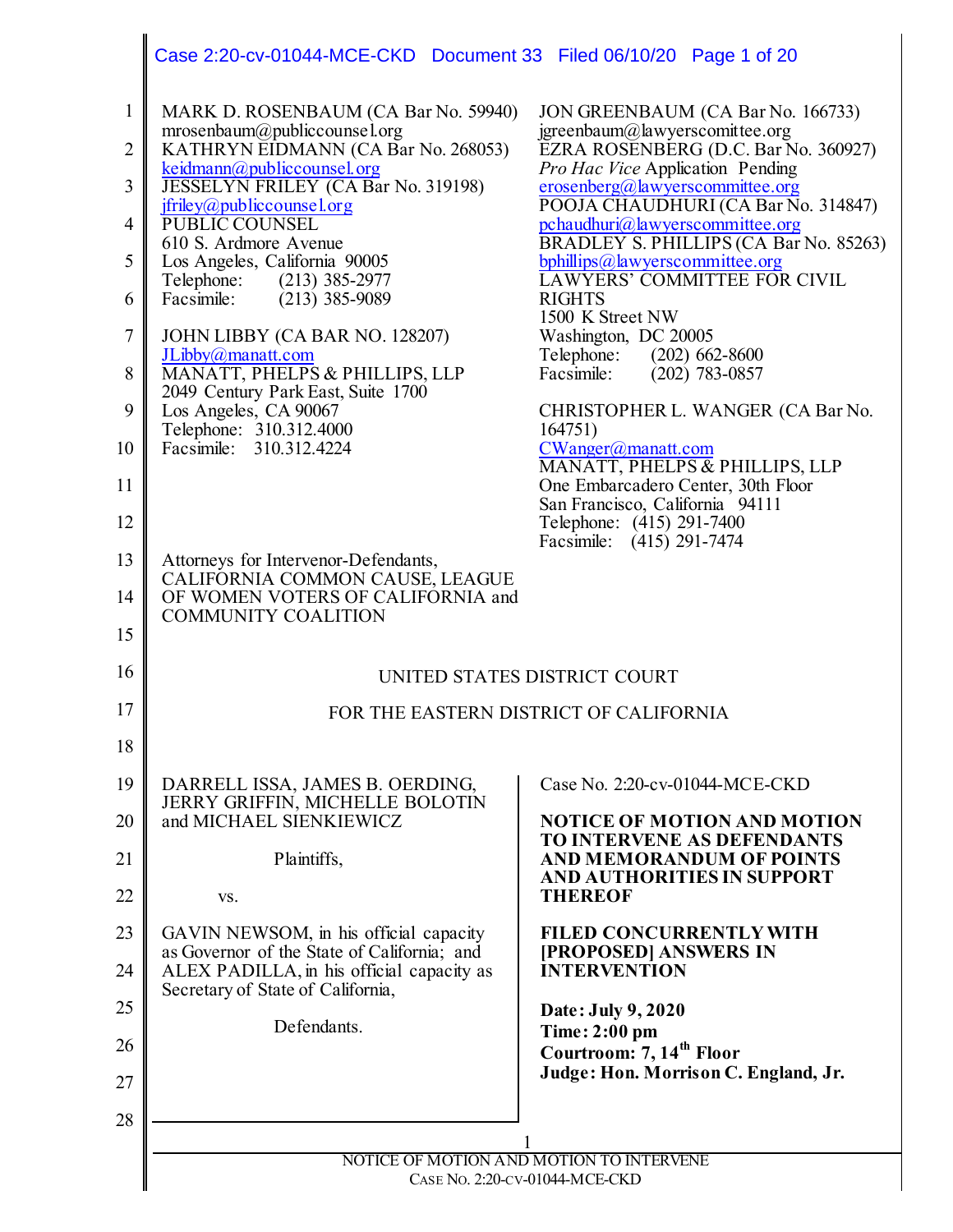1 2

22

23

24

25

26

27

28

### **NOTICE OF MOTION AND MOTION TO INTERVENE**

TO ALL PARTIES AND TO THEIR ATTORNEYS OF RECORD:

3 4 5 6 7 8 9 PLEASE TAKE NOTICE that on July 9, 2020, at 2:00 p.m. or as soon thereafter as they may be heard in Courtroom 7 of the above-entitled court, located at 501 I Street, Sacramento, California 95814, California Common Cause, League of Women Voters of California, and Community Coalition (collectively "Proposed Intervenors") will and hereby do move this Court for entry of an order permitting Proposed Intervenors to intervene permissively in the abovecaptioned matter for the purpose of defending the fundamental right to vote of their members and all other California citizens.

10 11 12 13 This motion is made pursuant to Federal Rules of Civil Procedure Rule 24(b)(1)(B) for permissive intervention on the grounds that 1) Proposed Intervenors have a claim or defense that shares with the main action a common question of law or fact, 2) there exist independent grounds for jurisdiction, and 3) this motion is timely.

14 15 16 17 18 19 20 21 This motion is based upon this Notice of Motion; the supporting Memorandum of Points and Authorities; the supporting declarations of Jonathan Stein (Ex. A – hereinafter Stein Decl.), Stephanie Doute (Ex. B – hereinafter Doute Decl.), and Hector Sanchez (Ex. C – hereinafter Sanchez Decl.), the supporting expert declaration of Dr. Ranit Mishori (Ex. D – hereinafter Mishori Decl.); the concurrently-lodged Answers in Intervention setting out the claims and defenses for which intervention is sought, as required by Federal Rule of Civil Procedure 24(c); all documents and pleadings on file in this action; and such other oral and documentary evidence and argument as may be presented at the hearing on this motion.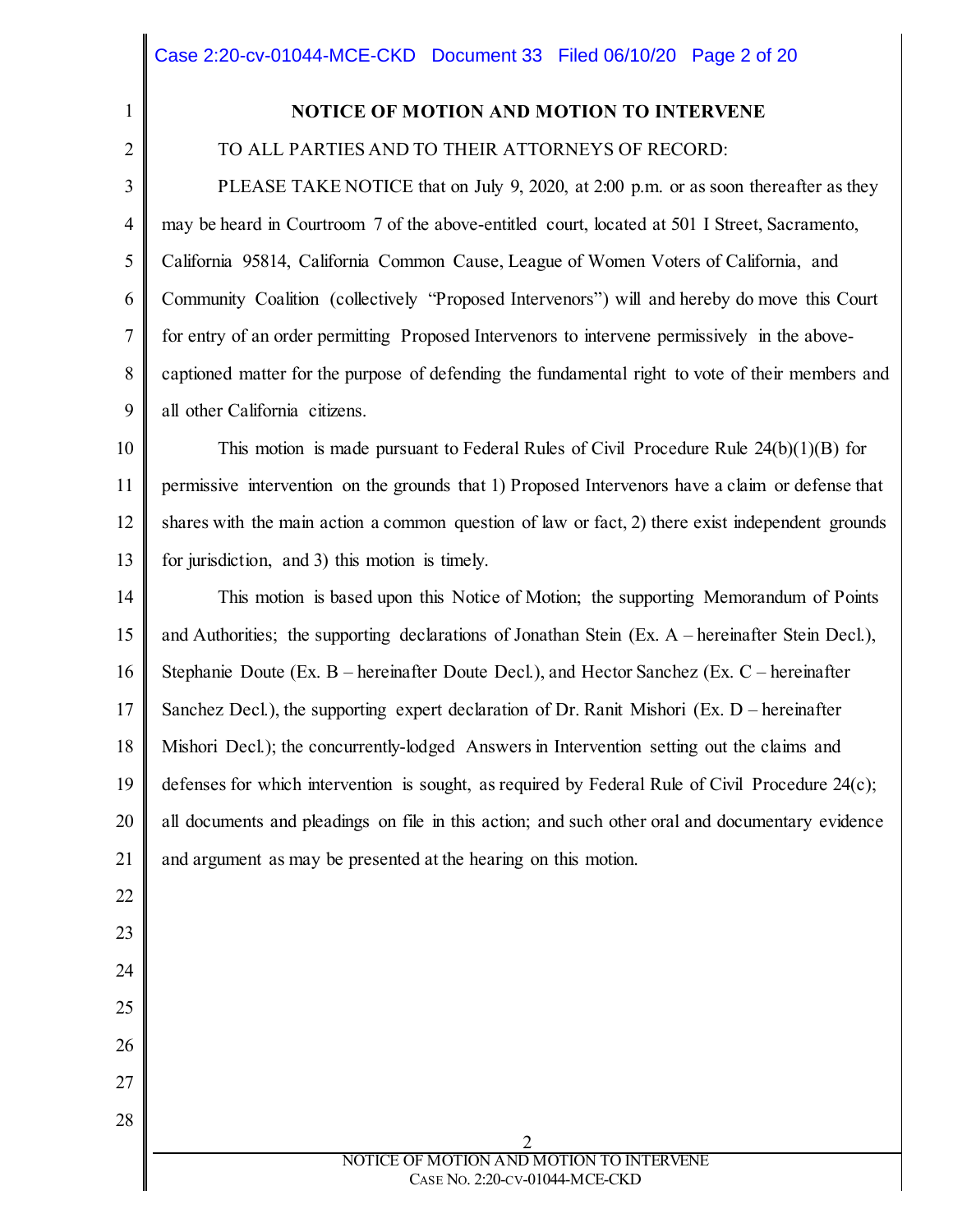|    |                      | Case 2:20-cv-01044-MCE-CKD Document 33 Filed 06/10/20 Page 3 of 20               |
|----|----------------------|----------------------------------------------------------------------------------|
| 1  | Dated: June 10, 2020 | PUBLIC COUNSEL                                                                   |
| 2  |                      | By: $\sqrt{s}$ Mark D. Rosenbaum (as authorized on $6/10/20$ )                   |
| 3  |                      | Mark D. Rosenbaum<br>Kathryn Eidmann                                             |
| 4  |                      | Jesselyn Friley<br>610 S. Ardmore Avenue                                         |
| 5  |                      | Los Angeles, California 90005<br>Telephone: (213) 385-2977                       |
| 6  |                      | Facsimile:<br>$(213)$ 385-9089<br>Email:<br>mrosenbaum@publiccounsel.org         |
| 7  |                      | keidmann@publiccounsel.org<br>$ifriley@public course'$ .org                      |
| 8  |                      | <b>LAWYERS' COMMITTEE FOR CIVIL RIGHTS</b>                                       |
| 9  |                      | By:/s/ Jon Greenbaum (as authorized on $6/10/20$ )                               |
| 10 |                      | Jon Greenbaum                                                                    |
| 11 |                      | Ezra Rosenberg<br>Pooja Chaudhuri                                                |
| 12 |                      | Bradley S. Phillips<br>1500 K Street NW                                          |
| 13 |                      | Washington, DC 20005<br>Telephone: (202) 662-8600                                |
| 14 |                      | Facsimile:<br>$(202)$ 783-0857<br>Email:<br>jgreenbaum@lawyerscommittee.org      |
| 15 |                      | $\frac{1}{2}$ erosenberg@lawyerscommittee.org<br>pchaudhuri@lawyerscommittee.org |
| 16 |                      | bphillips@lawyerscommittee.org                                                   |
| 17 |                      | MANATT, PHELPS & PHILLIPS, LLP                                                   |
| 18 |                      | By: /s/ John Libby<br>John Libby                                                 |
| 19 |                      | 2049 Century Park East<br>Suite 1700                                             |
| 20 |                      | Los Angeles, CA 90067                                                            |
| 21 |                      | $(310)$ 312-4000<br>Telephone:<br>$(310)$ 312-4224<br>Facsimile:<br>Email:       |
| 22 |                      | JLibby@manatt.com<br>MANATT, PHELPS & PHILLIPS, LLP                              |
| 23 |                      | Christopher L. Wanger                                                            |
| 24 |                      | One Embarcadero Center, 30th Floor<br>San Francisco, California 94111            |
|    |                      | Telephone:<br>$(415)$ 291-7400<br>Facsimile:<br>$(415)$ 291-7474                 |
| 25 |                      | Email:<br>$CWanger(a)$ manatt.com                                                |
| 26 |                      | Attorneys for Intervenor-Defendants, CALIFORNIA<br>COMMON CAUSE, LEAGUE OF WOMEN |
| 27 |                      | VOTERS OF CALIFORNIA and COMMUNITY<br><b>COALITION</b>                           |
| 28 |                      | 3                                                                                |
|    |                      | NOTICE OF MOTION AND MOTION TO INTERVENE                                         |
|    |                      | CASE No. 2:20-CV-01044-MCE-CKD                                                   |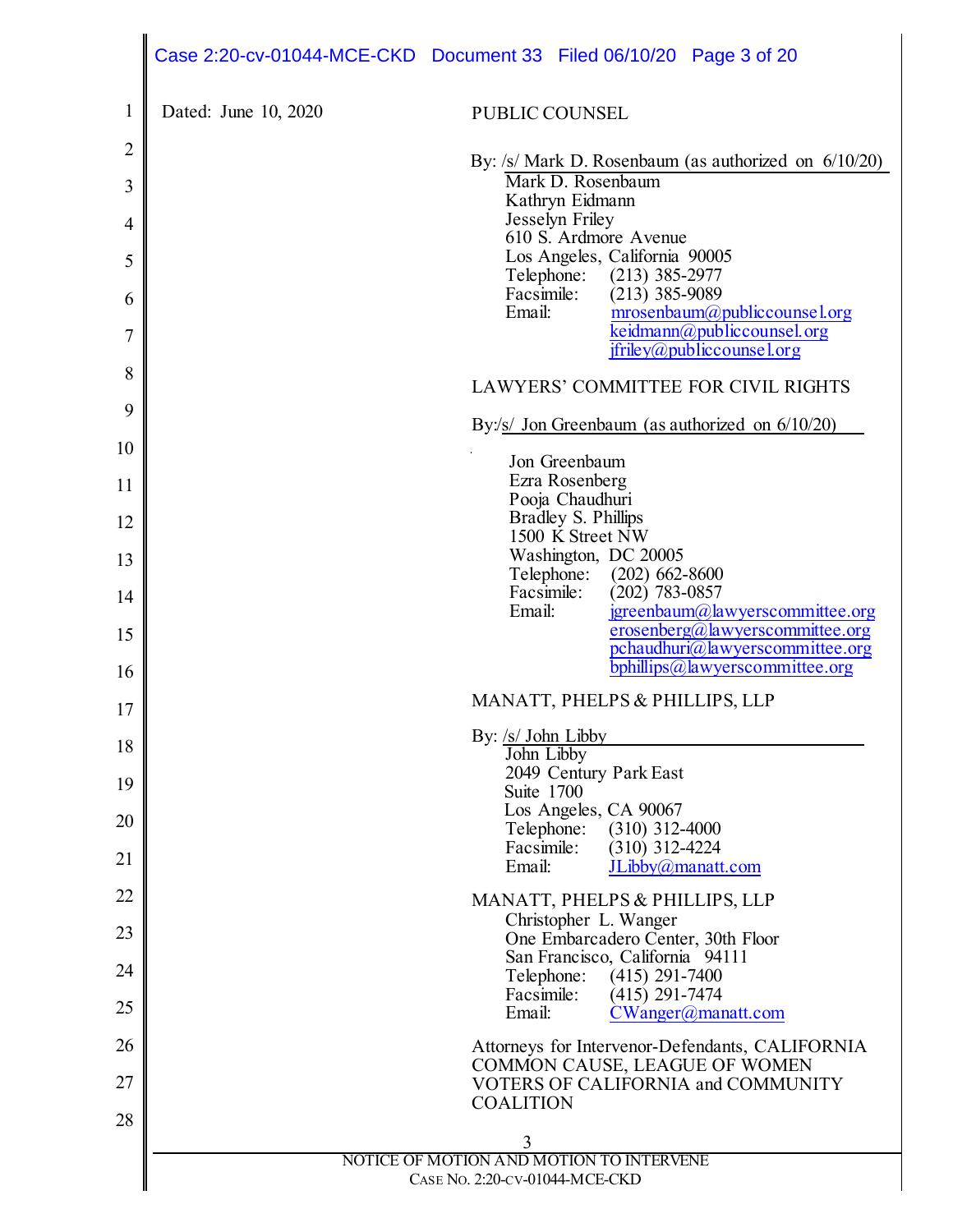1 2

#### **MEMORANDUM OF POINTS AND AUTHORITIES**

#### **I. INTRODUCTION**

3 4 5 6 7 8 9 10 11 Proposed Intervenors are nonpartisan organizations dedicated to promoting American democracy and the interests of California voters. They seek the Court's permission to intervene in this matter to defend the right of their members and all California citizens to vote safely in the general elections on November 3, 2020. Proposed Intervenors, relying on the consensus of public-health experts, anticipate that COVID-19 will pose a grave threat to public health in November. At the very least, no one can conceivably guarantee now that COVID-19 will *not* continue to pose a serious threat, meaning that the only safe course for state officials is to act *now*  to take the necessary steps to simultaneously protect the public health and the right to vote in November.

12 13 14 15 16 17 18 19 20 21 22 23 24 25 26 Ensuring that all eligible voters in California have the ability to vote by mail is one crucial step. Voting in person poses significant health risks, exposing voters and poll-workers to infection while they stand in line, share confined spaces, touch common surfaces, and converse with other people. Poll-workers and voters are especially vulnerable because they tend to be older—indeed, the majority of poll workers in 2018 were over 60. And the risk is not limited to voters and poll-workers but extends to *everyone* in their communities, workplaces, and families with whom they will inevitably come into contact after Election Day. Because the pandemic has had devastating and disproportionate effects on African American and Latino individuals, voters who are members of these minority groups—and their neighbors, fellow workers, and families face even greater risks. Voting in person will, moreover, be impossible for Californians who have underlying medical conditions or who, in the days leading up to the election, exhibit any of the ten symptoms of COVID-19 or come into contact with a person who has the virus. These categories of voters—racial minorities and medically vulnerable individuals—are among those represented by the Proposed Intervenor organizations, which are therefore particularly well-suited to advancing and protecting their interests.

27 28 Government officials can and must ensure that the unprecedented circumstances of the pandemic do not deny American citizens, particularly citizens who are African American and/or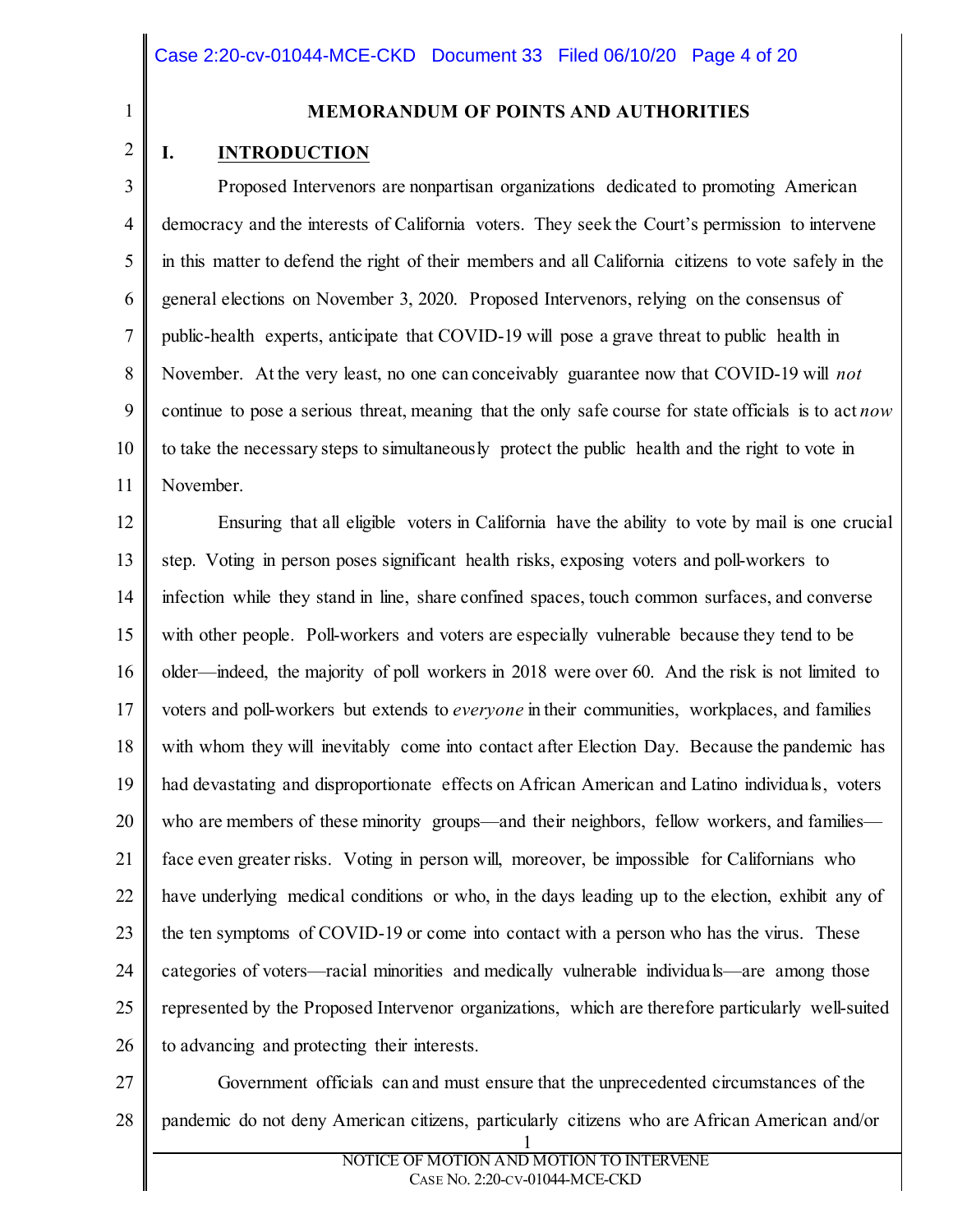#### Case 2:20-cv-01044-MCE-CKD Document 33 Filed 06/10/20 Page 5 of 20

1 2 3 4 5 6 7 8 9 10 11 Latino or who are medically vulnerable, the right to vote. Plaintiffs, who include the Republican National Committee and Congressman Darrell Issa, seek to enjoin California Governor Gavin Newsom's executive order requiring counties to provide a mail-in ballot to every active registered voter in advance of the November elections. By asking this Court to prohibit the distribution of mail-in ballots, Plaintiffs seek to place drastic restrictions on the time, place, and manner of elections. Due to COVID-19, such suppression would primarily affect people of color and medically vulnerable individuals, who experience disproportionately high rates of infection, illness, and death due to the pandemic and face grave risks to their health and the health of their communities if they must vote in person. Incredibly, Plaintiffs' core claim is that, by making it safer for *all* California citizens—Democrats and Republicans alike—to vote, the Governor's Order somehow violates the right to vote of the handful of individual Plaintiffs.

12 13 14 15 16 17 18 As organizations that serve, represent, and comprise individuals whose fundamental right to vote would most certainly be impaired and whose health would most certainly be endangered by a grant of the relief sought by Plaintiffs, Proposed Intervenors are critical participants in these actions and are well-situated to defend the right of all California voters to cast their ballots safely. They have timely moved to intervene, less than three weeks after the filing of Plaintiffs' actions. The Court should grant Proposed Intervenors' motion under the standard for permissive intervention.

- 19 **II. FACTS**
- 20 21

#### **A. The COVID-19 Pandemic Will Remain a Threat to the Safety of California Voters in November 2020**

22 23 24 25 The COVID-19 pandemic is an ongoing public-health emergency that has hit California especially hard and has caused widespread disruptions in civic life. As of June 8, over 130,000 Californians had tested positive for COVID-[1](#page-4-0)9 and almost  $4,500$  have died of the disease.<sup>1</sup> The number of weekly cases in California continues to rise, reaching  $17,000$  in the last week of May.<sup>[2](#page-4-1)</sup>

26

1 *COVID-19 Updates*, CAL. DEP'T PUB. HEALTH (June 8, 2020),

- <span id="page-4-0"></span>27 https://www.cdph.ca.gov/Programs/CID/DCDC/Pages/Immunization/ncov2019.aspx.
- <span id="page-4-1"></span>28 <sup>2</sup> *COVID-19 Statewide Update*, STATE OF CAL. (June 9, 2020), https://update.covid19.ca.gov/.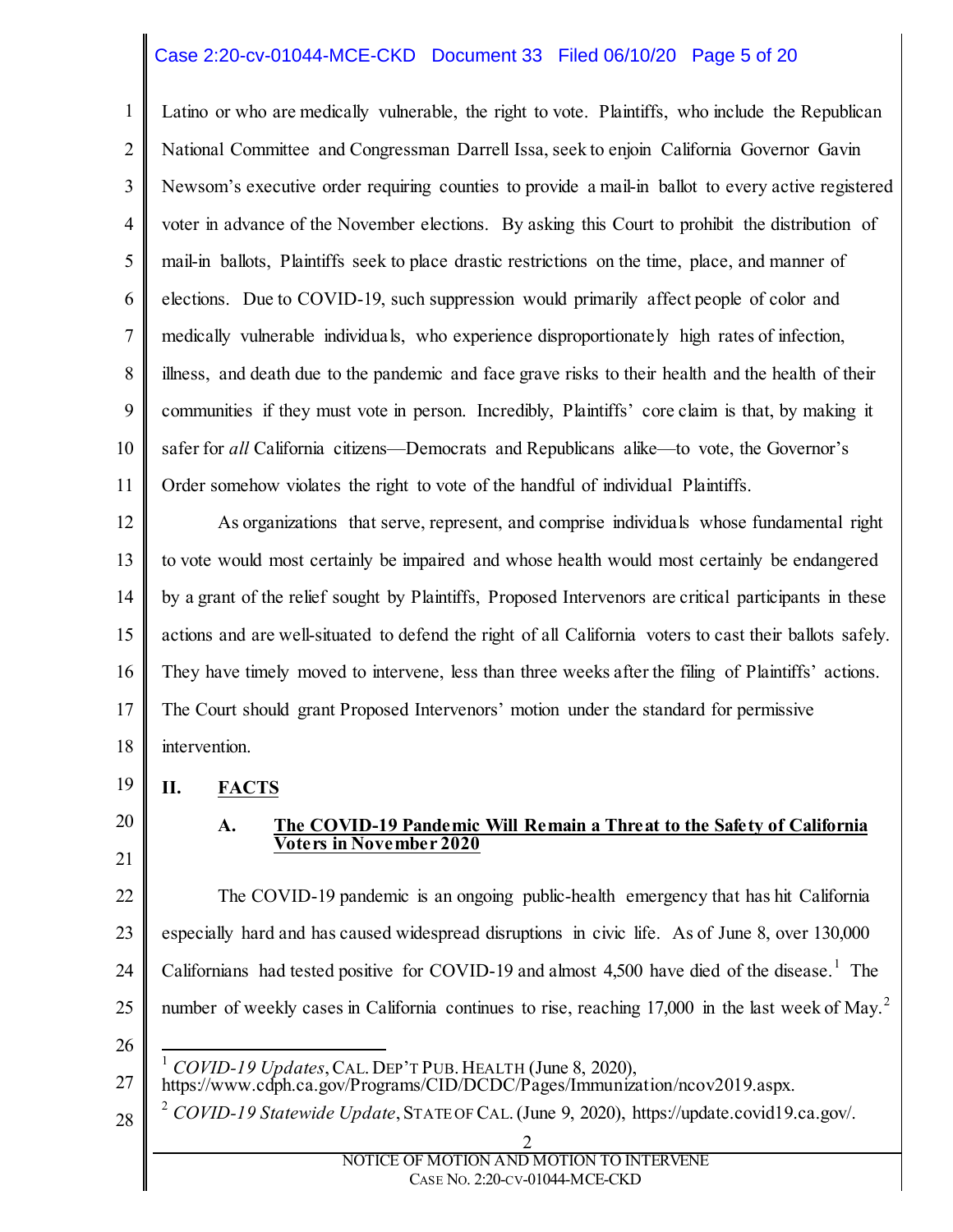#### Case 2:20-cv-01044-MCE-CKD Document 33 Filed 06/10/20 Page 6 of 20

1 2 3 4 5 6 7 8 9 10 Elderly people and people of any age who have certain underlying conditions, including high blood pressure, diabetes, chronic lung disease, severe obesity, and others, are especially likely to have prolonged serious illness or to die from the disease. Mishori Decl.  $\P$  10–12. People of color have faced especially high rates of infection, complications, and death resulting from this coronavirus.<sup>[3](#page-5-0)</sup> *Id.*  $\P\P$  15–22. Latinos are disproportionately likely to contract the virus—in California, Latinos are 39% of the population but make up 54% of the State's coronavirus cases. *Id.*  $\sqrt{21}$ . Black Americans are similarly affected disproportionately—they represent only 5% of California's population but 10% of the State's COVID-19 deaths. *Id.* Nationwide, black Americans are dying at a rate almost two and a half times higher than white Americans.<sup>[4](#page-5-1)</sup> Low-income communities have been especially hard-hit.<sup>[5](#page-5-2)</sup>

11 12 13 14 15 16 17 18 19 20 21 Doctors and public health experts have identified several reasons why this coronavirus has caused such devastation in communities of color and low-income communities. Mishori Decl. ¶ 15. The "social determinants of health" are conditions in a person's life that shape every aspect of their health, including their susceptibility to the severest effects of COVID-19 infection. *Id.* ¶¶ 16–17. In communities of color and low-income communities, the social determinants of health include reduced access to quality health care, higher prevalence of underlying chronic medical conditions, and housing challenges. *Id.*  $\P$  15–19. Already predisposed to medical conditions and poor health, people of color and low-income people are also more likely to be employed in essential jobs that expose them to COVID-19, and are less likely to have access to testing for coronavirus infection. *Id.* These factors subject people of color and low-income people to greater

- 22
- <span id="page-5-0"></span>23 24 3 *COVID-19 in Racial and Ethnic Minority Groups*, CTR. FOR DISEASE CONTROL AND PREVENTION (June 4, 2020), https://www.cdc.gov/coronavirus/2019-ncov/need-extraprecautions/racial-ethnic-minorities.html ("[C]urrent data suggest a disproportionate burden of illness and death among racial and ethnic minority groups.").
- <span id="page-5-1"></span>25 <sup>4</sup> *The Color of Coronavirus: COVID-19 Deaths by Race and Ethnicity in the U.S.*, APM RESEARCH LAB (May 27, 2020), https://www.apmresearchlab.org/covid/deaths-by-race.

<span id="page-5-2"></span>26 27 <sup>5</sup> *See* Wyatt Koma et al., *Low-Income and Communities of Color at Higher Risk of Serious Illness if Infected with Coronavirus*, KAISER FAMILY FOUND. (May 7, 2020),

28 https://www.kff.org/coronavirus-covid-19/issue-brief/low-income-and-communities-of-color-at- higher-risk-of-serious-illness-if-infected-with-coronavirus/.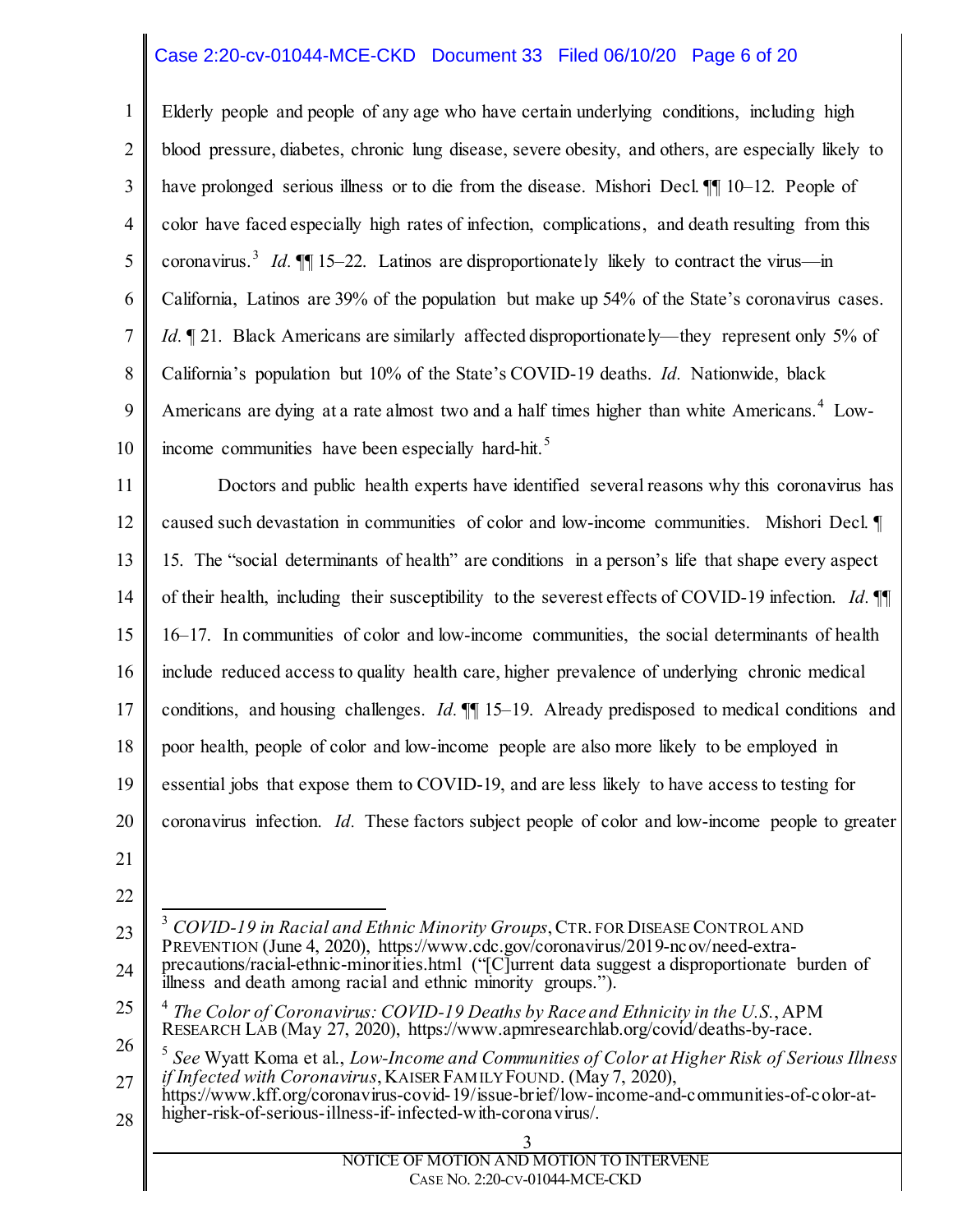## Case 2:20-cv-01044-MCE-CKD Document 33 Filed 06/10/20 Page 7 of 20

1 2 exposure to the coronavirus, greater severity of disease, and substandard or inaccessible medical care. This confluence of longstanding disparities and injustice is killing people.

<span id="page-6-3"></span><span id="page-6-2"></span><span id="page-6-1"></span><span id="page-6-0"></span>

| $\mathfrak{Z}$ | While the world waits for a vaccine that is certainly many months or years away, public-                                                                                                                                                                                      |  |  |
|----------------|-------------------------------------------------------------------------------------------------------------------------------------------------------------------------------------------------------------------------------------------------------------------------------|--|--|
| 4              | health experts and government officials have stressed that physical distancing is necessary to                                                                                                                                                                                |  |  |
| 5              | prevent the spread of the virus. Mishori Decl. ¶ 9, 14. After seven weeks of near-complete                                                                                                                                                                                    |  |  |
| 6              | closure, the State of California has only recently allowed the reopening of establishments like                                                                                                                                                                               |  |  |
| 7              | shops and restaurants, only in some counties and only if they can maintain six feet of distance                                                                                                                                                                               |  |  |
| 8              | between individuals. <sup>6</sup> The effects of reopening are not yet known, but cases in California are                                                                                                                                                                     |  |  |
| 9              | beginning to spike. Id. 1 31. To keep voters safe, states run by both Republican and Democratic                                                                                                                                                                               |  |  |
| 10             | elections officials have expanded vote-by-mail options or have conducted elections entirely by                                                                                                                                                                                |  |  |
| 11             | mail. Experts agree that this advanced planning is necessary because "we can expect that                                                                                                                                                                                      |  |  |
| 12             | coronavirus will continue to affect, sicken and kill large numbers of Americans moving forward                                                                                                                                                                                |  |  |
| 13             | and into the fall." $Id. \P$ 32.                                                                                                                                                                                                                                              |  |  |
| 14             | The 2020 primary elections have proven that in-person voting causes transmission of                                                                                                                                                                                           |  |  |
| 15             | COVID-19. Multiple Florida poll workers tested positive for COVID-19 in the aftermath of the                                                                                                                                                                                  |  |  |
| 16             | state's in-person primary election. <sup>8</sup> Chicago officials reported that a poll worker for the city's                                                                                                                                                                 |  |  |
| 17             | March 17 election died of COVID-19 and may have exposed voters, poll workers, field                                                                                                                                                                                           |  |  |
| 18             | investigators, and cartage companies who were present at the same polling site. <sup>9</sup> Following the                                                                                                                                                                    |  |  |
| 19<br>20       | Order of the State Public Health Officer: May 7, 2020, CAL. DEP'T PUB. HEALTH at 2,<br>https://www.cdph.ca.gov/Programs/CID/DCDC/CDPH%20Document%20 Library/COVID-<br>19/SHO%20Order%205-7-2020.pdf.                                                                          |  |  |
| 21             | <sup>7</sup> Legislation in Alaska, Missouri, Ohio, South Carolina, and Utah has expanded vote-by-mail<br>options, and bills are pending in a number of other states. Governors and Secretaries of State in                                                                   |  |  |
| 22             | even more state have announced plans to expand vote by mail through other mechanisms. See<br>COVID-19 and Elections, NAT'L CONF. ST. LEGISLATURES (June 1, 2020),                                                                                                             |  |  |
| 23             | https://www.ncsl.org/research/elections-and-campaigns/state-action-on-covid-19-and-<br>elections.aspx.                                                                                                                                                                        |  |  |
| 24             | Kent Justice & Steve Patrick, Duval County Poll Worker Tests Positive for Coronavirus, NEWS                                                                                                                                                                                   |  |  |
| 25             | 4 JAX (Mar. 30, 2020), https://www.news4jax.com/news/local/2020/03/30/duval-county-poll-<br>worker-tests-positive-for-coronavirus/; David Smiley & Bianca Padró Ocasio, Florida Held Its                                                                                      |  |  |
| 26             | Primary Despite Coronavirus. Two Broward Poll Workers Tested Positive, MIAMI HERALD (Mar.<br>26, 2020), https://www.miamiherald.com/news/politics-government/article241539451.html.                                                                                           |  |  |
| 27<br>28       | Mary Ann Ahern, Poll Worker at Chicago Voting Site Dies of Coronavirus, Election Officials<br>Say, 5 CHI. (Apr. 13, 2020), https://www.nbcchicago.com/news/local/chicago-politics/poll-<br>worker-at-chicago-voting-site-dies-of-coronavirus-election-officials-say/2255072/. |  |  |
|                | NOTICE OF MOTION AND MOTION TO INTERVENE                                                                                                                                                                                                                                      |  |  |
|                | CASE No. 2:20-CV-01044-MCE-CKD                                                                                                                                                                                                                                                |  |  |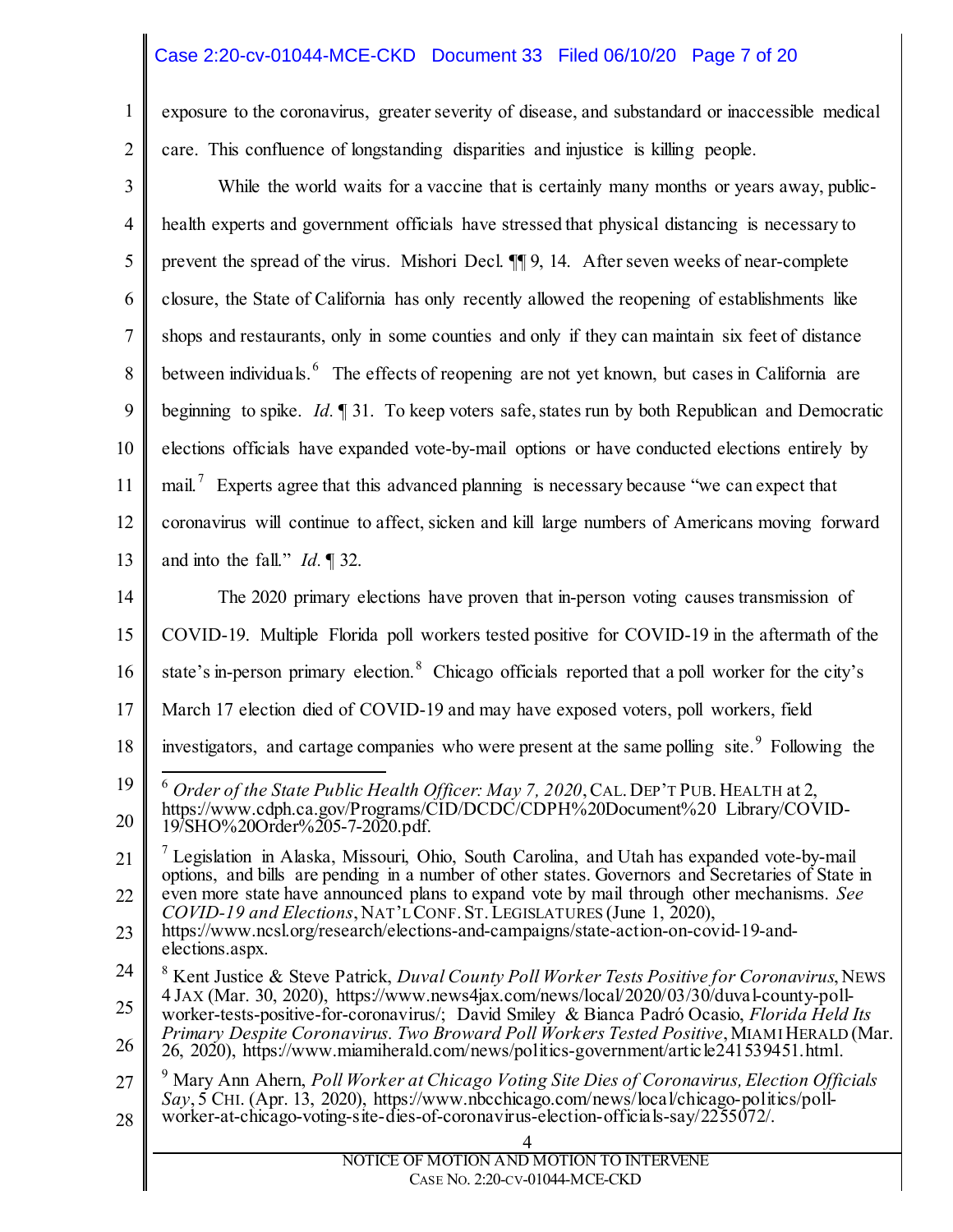#### Case 2:20-cv-01044-MCE-CKD Document 33 Filed 06/10/20 Page 8 of 20

1 2 3 4 Wisconsin primary, the state's Department of Health conducted a contact-tracing analysis that found that 52 persons who voted in-person tested positive for COVID-19.<sup>[10](#page-7-0)</sup> Mishori Decl.  $\P$  49. Economists found a "statistically and economically significant association between in-person voting and the spread of COVID-19 two to three weeks after the election."<sup>[11](#page-7-1)</sup>

5 6 7 8 9 10 11 12 13 14 15 16 17 18 19 The risks of in-person voting are clear to doctors and public health experts. Hundreds of voters can cycle through a polling place on Election Day, exposing poll workers and one another to their respiratory droplets in confined, poorly ventilated spaces that facilitate transmission. *Id.* ¶¶ 34–39. Poll-workers themselves are likely to be older—studies have reported that most are over 60—and therefore more likely to have high-risk conditions. *Id.* ¶ 38. Voting machines and materials exchanged among voters and poll-workers are potential sites of surface transmission. *Id.*  $\P$  40–41. Any precautionary measures, such as disinfection of machines and surfaces between each voter, are likely to slow down the voting process, which will subject voters to exposure in long lines. *Id.*  $\mathbb{I}$  41–44. Even if all voters and poll-workers followed best practices, they would still face a risk of exposure. *Id.* ¶ 45. Asymptomatic individuals could spread the disease and those with mild symptoms could decide to vote despite the risk of transmission. *Id.*  Recognizing that the pandemic threatens the safety of California voters during the upcoming November 2020 elections,  $^{12}$  $^{12}$  $^{12}$  Governor Newsom took steps to protect the health of Californians while preserving their opportunity to vote. On May 8, 2020, the Governor issued Executive Order N-64-20, which provides for mail-in ballots to be distributed to all active

20

 $^{11}$  *Id.* 

<span id="page-7-0"></span><sup>21</sup> 22 23 10 Chad D. Cotti et al., The Relationship Between In-Person Voting, Consolidated Polling Locations, and Absentee Voting on COVID-19: Evidence from the Wisconsin Primary 1–2 (Nat'l Bureau of Econ. Research, Working Paper No. 27187, 2020), https://www.nber.org/papers/w27187.pdf.

<span id="page-7-2"></span><span id="page-7-1"></span><sup>24</sup> 25 <sup>12</sup> Savannah Behrmann, *'Convinced': Fauci Says There Will Be Coronavirus in the Fall After Trump Says 'It May Not Come Back'*, USA TODAY (Apr. 23, 2020),

<sup>26</sup> https://www.usatoday.com/story/news/politics/2020/04/22/coronavirus-dr-anthony-fauci-says-iam-convinced-second-wave/3009131001/; Kristine A. Moore et al., *COVID-19: The CIDRAP Viewpoint: The Future of the COVID-19 Pandemic*, CTR. FOR INFECTION DISEASE RESEARCH AND

<sup>27</sup> 28 POLICY 1, 5–6 (2020), https://www.cidrap.umn.edu/sites/default/files/public/downloads/cidrapcovid19-viewpoint-part1\_0.pdf ("[T]he length of the pandemic will likely be 18 to 24 months ...<br>.").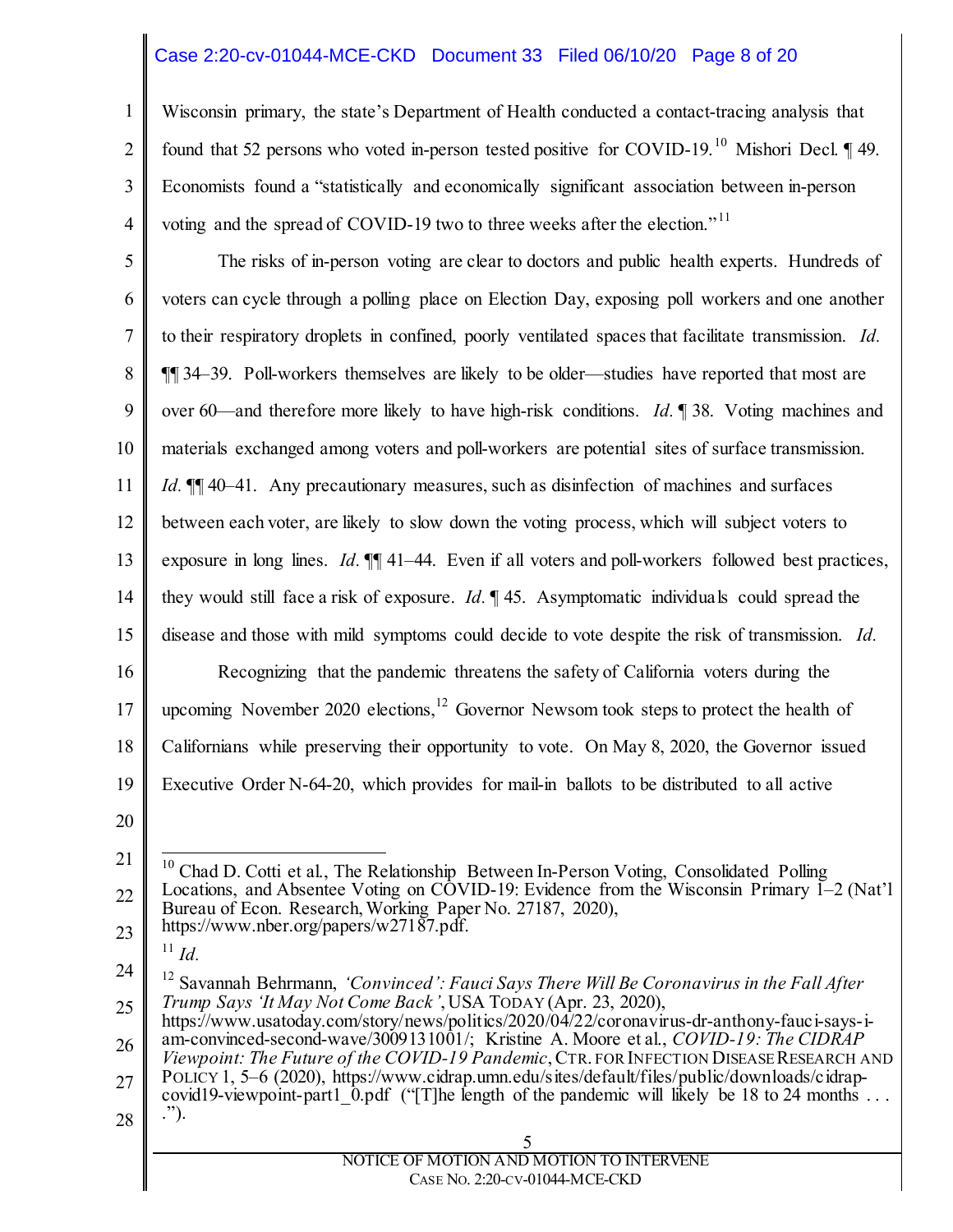#### Case 2:20-cv-01044-MCE-CKD Document 33 Filed 06/10/20 Page 9 of 20

1 2 3 4 5 registered voters in advance of the November elections.<sup>[13](#page-8-0)</sup> The Governor issued a subsequent order on June 3, 2020, Executive Order N-67-20, which requires that counties maintain physical distancing at in-person polling locations, clarifies that voters with inactive registrations will not receive vote-by-mail ballots, and requires county elections officials to use ballot tracking and barcode systems for all vote-by-mail ballot envelopes.<sup>[14](#page-8-1)</sup>

6 7 8 9 10 11 12 13 Doctors, public health experts, and voting rights organizations have all advocated for the distribution of mail-in ballots to all voters.<sup>[15](#page-8-2)</sup> Stein Decl.  $\P\P 9-13$ ; Doute Decl.  $\P 13$ ; Sanchez Decl. **[1]** 10–12; Mishori Decl. **11** 50–52. According to these experts and advocates, merely providing an option for voters to request a mail-in ballot in advance is not enough to eliminate the risk of spreading the coronavirus. *Id*. Requesting a mail-in ballot is an insurmountable burden for voters with low literacy, limited language skills, and those with significant work and care responsibilities. Mishori Decl. ¶ 51; Stein Decl. ¶¶ 11–13; Sanchez Decl. ¶¶ 10–12. Organizations like Proposed Intervenors work hard to educate the public and help voters

14 overcome administrative burdens to voting, but they cannot reach everyone. Stein Decl. ¶¶ 15–

15 16; Sanchez Decl. ¶¶ 5–8; Doute Decl. ¶¶ 11–14. Those who plan to vote in-person may develop

16 symptoms after the deadline to request a mail-in ballot, or even the day of the election, or may

17 learn that they have been exposed to the virus and could be contagious. Mishori Decl. ¶ 51. If

18 they do not receive a mail-in ballot in advance, these voters will have to choose between not

19 voting and endangering their communities. States need not put voters in this position.

20

#### **B. Plaintiffs Seek to Undo California's Efforts to Protect Voters**

21 22 23 On May 21 and May 24, 2020, Plaintiffs filed two lawsuits challenging the first of Governor Newsom's executive orders about the November election. The first action was brought by former United States Representative and current congressional candidate Darrell Issa and four

- <span id="page-8-0"></span>25 State of Cal., Exec. Order No. N-64-20 (2020). <sup>14</sup> *Id*.
- <span id="page-8-1"></span>26

24

<span id="page-8-2"></span><sup>27</sup> <sup>15</sup> Letter to Members of the United States Senate and House of Representatives, Public Health Experts (May 5, 2020),

<sup>28</sup> https://cdn.americanprogress.org/content/uploads/2020/05/05061221/21DemocracyTeam\_finalma ilvotingandcovid19.pdf (signed by over 800 public health experts).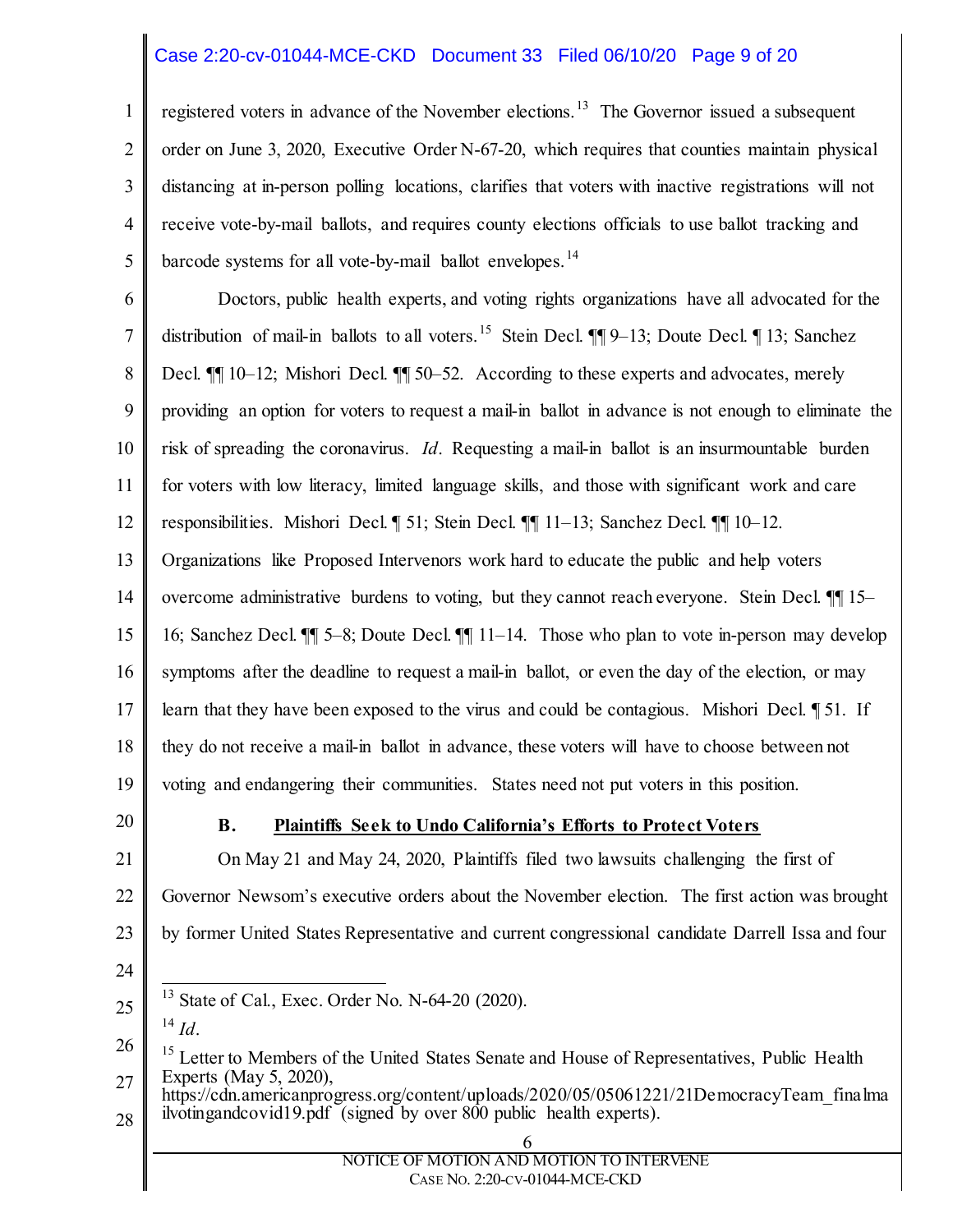# Case 2:20-cv-01044-MCE-CKD Document 33 Filed 06/10/20 Page 10 of 20

<span id="page-9-4"></span><span id="page-9-3"></span><span id="page-9-2"></span><span id="page-9-1"></span><span id="page-9-0"></span>

| $\mathbf{1}$   | California voters ("Issa Plaintiffs") against Governor Newsom and Secretary Padilla. The Issa                                                                                                                                                |  |  |
|----------------|----------------------------------------------------------------------------------------------------------------------------------------------------------------------------------------------------------------------------------------------|--|--|
|                |                                                                                                                                                                                                                                              |  |  |
| $\overline{2}$ | Plaintiffs allege claims under the Elections and Electors Clauses of the United States                                                                                                                                                       |  |  |
| 3              | Constitution, the Fourteenth Amendment Due Process Clause, and the <i>ultra vires</i> doctrine. Doc.                                                                                                                                         |  |  |
| $\overline{4}$ | 1, No. 2:20-cv-01044 ("Issa Compl.") at 11–13. The second action was brought by the                                                                                                                                                          |  |  |
| 5              | Republican National Committee, the National Republican Congressional Committee, and the                                                                                                                                                      |  |  |
| 6              | California Republican Party ("RNC Plaintiffs") against Governor Newsom and Secretary Padilla.                                                                                                                                                |  |  |
| $\tau$         | The RNC Plaintiffs allege claims under the Elections and Electors Clauses, the Fourteenth                                                                                                                                                    |  |  |
| 8              | Amendment, and the Equal Protection Clause. Doc. 1, No. 2:20-at-00509 ("RNC Compl.") at                                                                                                                                                      |  |  |
| 9              | 24–26. Both complaints seek injunctive and declaratory relief that would prohibit the State from                                                                                                                                             |  |  |
| 10             | implementing and enforcing Executive Order N-64-20.                                                                                                                                                                                          |  |  |
| 11             | Plaintiffs' allegations echo long-debunked claims that associate mail-in ballots with voter                                                                                                                                                  |  |  |
| 12             | fraud. <sup>16</sup> In reality, mail vote fraud is virtually nonexistent. <sup>17</sup> Millions of Americans vote by                                                                                                                       |  |  |
| 13             | mail—one in four voters did so in the last two federal elections. <sup>18</sup> Yet an exhaustive investigation                                                                                                                              |  |  |
| 14             | found only 491 instances of mail vote fraud committed between 2000 and 2012, a period in which                                                                                                                                               |  |  |
| 15             | billions of votes were cast. <sup>19</sup> Polls have found that most Americans want mail-in ballots to be                                                                                                                                   |  |  |
| 16             | sent to all active registered voters, rather than being available only upon request, in November. <sup>20</sup>                                                                                                                              |  |  |
| 17             |                                                                                                                                                                                                                                              |  |  |
| 18             |                                                                                                                                                                                                                                              |  |  |
| 19             | <sup>16</sup> See, e.g., Wendy R. Weiser & Harold Ekeh, The False Narrative of Vote-by-Mail Fraud,<br>BRENNAN CTR. FOR JUSTICE (Apr. 10, 2020), https://www.brennancenter.org/our-work/analysis-                                             |  |  |
| 20             | opinion/false-narrative-vote-mail-fraud; Matt Barretto et al., Debunking the myth of voter fraud in<br>mail ballots, UCLA LPPI VOTING RIGHTS PROJECT, UNIV. N. M. CTR. FOR SOC. POLICY, UNION OF                                             |  |  |
| 21             | CONCERNED SCIENTISTS (Apr. 14, 2020), https://latino.ucla.edu/wp-<br>content/uploads/2020/04/LPPI-VRP-Voter-Fraud-res.pdf.                                                                                                                   |  |  |
| 22             | <sup>17</sup> Weiser & Ekeh, <i>supra</i> note 16; Barretto, <i>supra</i> note 16.                                                                                                                                                           |  |  |
| 23             | <sup>18</sup> Weiser & Ekeh, <i>supra</i> note 16; see also EAVS Deep Dive: Early, Absentee and Mail Voting,<br>U.S. ELECTION ASSISTANCE COMM'N (Oct. 17, 2017),                                                                             |  |  |
| 24             | https://www.eac.gov/documents/2017/10/17/eavs-deep-dive-early-absentee-and-mail-voting-data-<br>statutory-overview.                                                                                                                          |  |  |
| 25             | 19<br>Corbin Carson, Election Fraud in America, NEWS21 (Aug 12. 2020),<br>https://votingrights.news21.com/interactive/election-fraud-database/.                                                                                              |  |  |
| 26             | 20<br>Chris Kahn, Most Americans, unlike Trump, want mail-in ballots for November if coronavirus                                                                                                                                             |  |  |
| 27<br>28       | threatens: Reuters/Ipsos poll, REUTERS (Apr. 7, 2020), https://www.reuters.com/article/us-usa-<br>election-poll/most-americans-unlike-trump-want-mail-in-ballots-for-november-if-coronavirus-<br>threatens-reuters-ipsos-poll-idUSKBN21P3G0. |  |  |
|                |                                                                                                                                                                                                                                              |  |  |
|                | NOTICE OF MOTION AND MOTION TO INTERVENE<br>CASE No. 2:20-CV-01044-MCE-CKD                                                                                                                                                                   |  |  |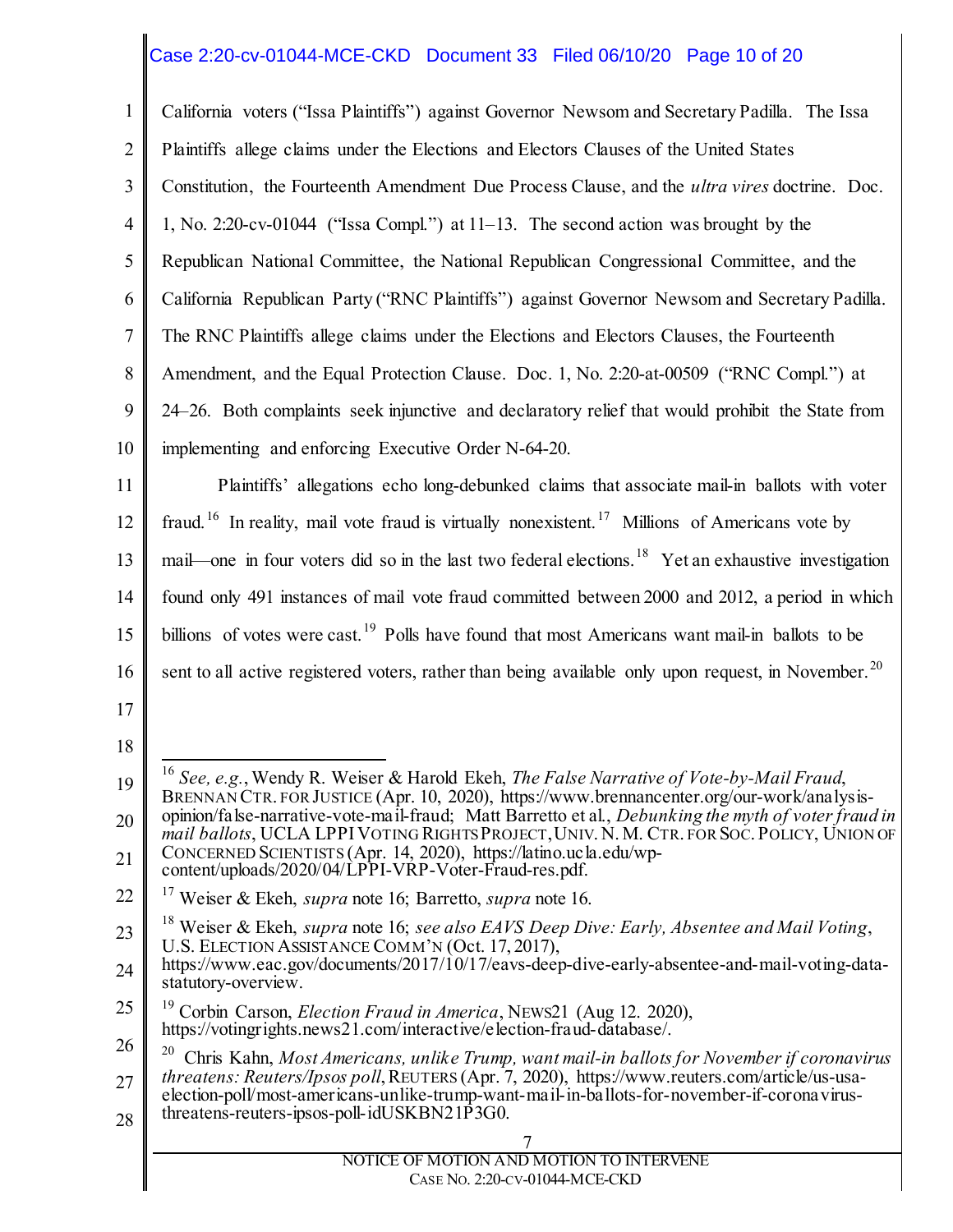#### Case 2:20-cv-01044-MCE-CKD Document 33 Filed 06/10/20 Page 11 of 20

1 2 3 4 5 6 Plaintiffs' arguments are especially misguided and dangerous because they lead to the unavoidable implication that voting by mail is per se unconstitutional. Their theories for these claims rely on the assertion that making vote-by-mail available causes unconstitutional and unlawful vote dilution. Issa Compl. ¶ 49; RNC Compl. ¶¶ 159–64. But if this is true—and Proposed Intervenors adamantly assert that is it not—then California's existing vote-by-mail systems are unconstitutional.

7 8 9 10 11 Plaintiffs' lawsuits, if successful, would have the effect of endangering poll-workers and voters and disenfranchising California's most vulnerable voters, including African Americans, Latinos, and medically vulnerable individuals. The implications could resonate long after this election, if Plaintiffs prevail on their theory that voting by mail is per se unconstitutional. For some of the Plaintiffs, this disenfranchisement may be precisely the point.<sup>21</sup>

12

13

#### **C. Proposed Intervenors Are Organizations That Promote the Interests of Voters**

14 15 16 17 18 19 20 21 22 23 24 25 Proposed Intervenors are organizations that serve, represent, and have members who are California voters. All of them have worked to engage voters leading up to the November 2020 elections and advocate in favor of sending mail-in ballots to all voters. *See* Part II.A, *supra*. California Common Cause is a non-profit political advocacy organization and a chapter of the national Common Cause organization. Stein Decl. ¶ 2. With over 100,000 members, California Common Cause works to encourage civic engagement and public participation in democracy, to ensure that public officials and public institutions are accountable to and reflective of all people, and to implement structural changes through the American democratic process. *Id.*  ¶¶ 2, 5. California Common Cause is nonpartisan and uses grassroots mobilization, community education, coalition building, legislative advocacy, and litigation to build a democracy that includes everyone. *Id*. ¶ 2 California Common Cause is working to make sure that voters in communities that vote at the lowest rates and use vote-by-mail at the lowest rates—which are also

26

<span id="page-10-0"></span><sup>27</sup> 28 <sup>21</sup> Plaintiff Darrell Issa alleges that he "has already had to reevaluate his electoral strategy in order to campaign in the 50th Congressional District as a result of EO N-64-20." Issa Compl. ¶ 53.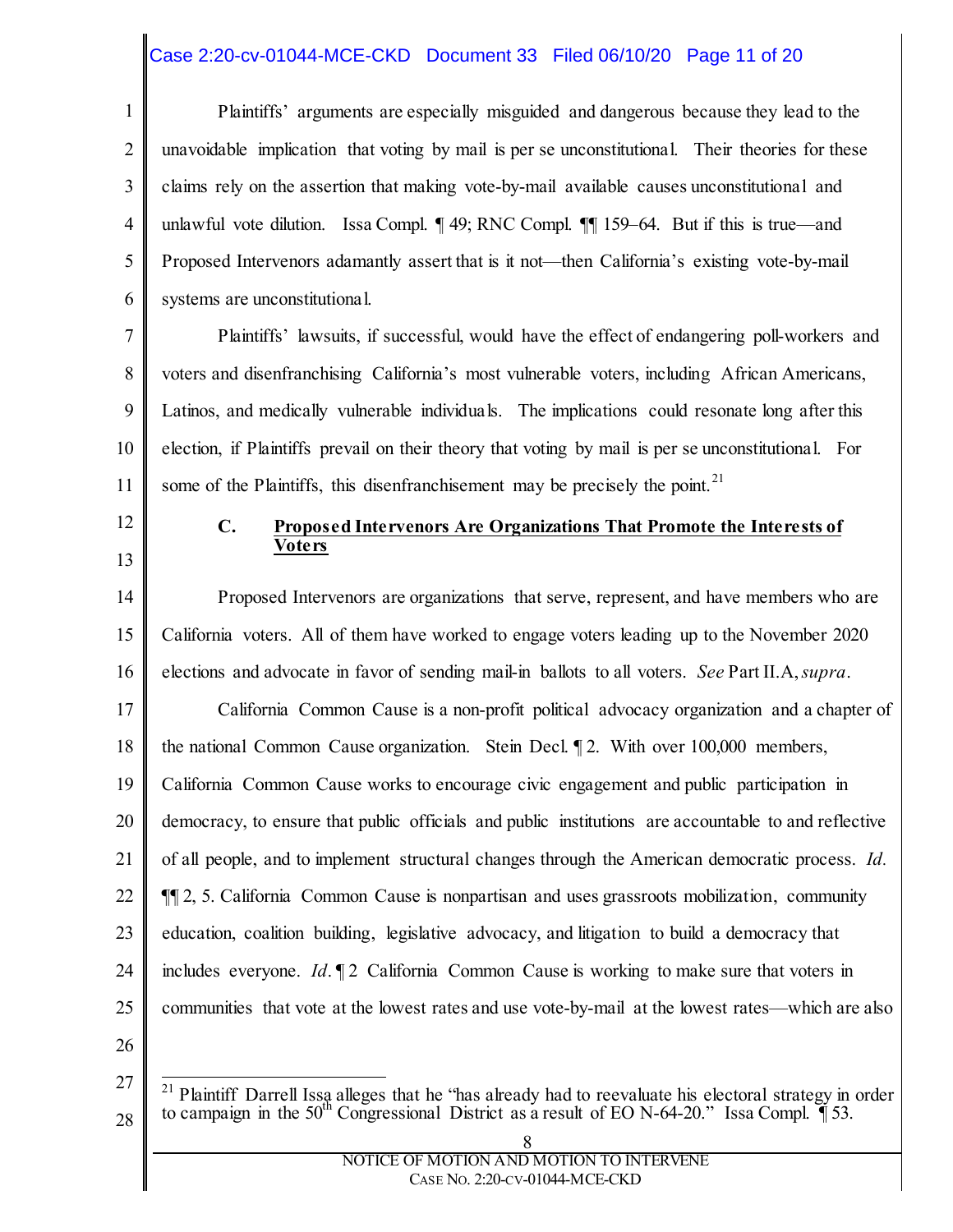### Case 2:20-cv-01044-MCE-CKD Document 33 Filed 06/10/20 Page 12 of 20

1 2 the communities that have been hit hardest by COVID-19—can exercise their right to vote without putting their health at risk. *Id.* ¶ 9.

3 4 5 6 7 8 9 10 11 The League of Women Voters of California is a Sacramento-based non-profit, nonpartisan political organization that encourages informed and active participation in government, works to increase understanding of major public policy issues, and influences public policy through education and advocacy. Doute Decl. ¶ 2. The League runs candidate forums, provides voter education, and registers voters. *Id.* 14. The League's 7,500 members and volunteers do community outreach work and meet prospective voters at town halls and other community organization meetings. *Id.* ¶¶ 4–5.The League also advocates for voter empowerment through legislation and other policy work, including implementation of policies that empower voters. *Id.*   $\P$  4.

12 13 14 15 16 17 18 Community Coalition ("CoCo") is a community-based organization that serves African American and Latino communities and people living below the poverty line in South Los Angeles. Sanchez Decl.  $\P$ 1. The group has over 3,500 dues-paying members and more than 1,000 volunteers. *Id.* ¶ 4. CoCo's major platforms include voter engagement, education, and turnout because the organization believes that community that votes is a community that will be heard. *Id.* **[5.** CoCo has mobilized voters in the historically disenfranchised South LA area to exercise their right to vote. *Id.* **¶** 6–7.

19 20 21 Proposed Intervenors seek permissive intervention to advocate for the interests of their members and of all California voters, including their safety from COVID-19 and their ability to exercise their right to vote.

22

#### **III. ARGUMENT**

23

24

# The Court should grant Proposed Intervenors permission to intervene in this action for the purpose of defending Californians' right to vote and securing their safety from COVID-19.

25

### **A. Proposed Intervenors Meet the Standards for Permissive Intervention**

26 27 28 9 Proposed Intervenors move for permissive intervention under Federal Rule of Civil Procedure Rule  $24(b)(1)(B)$ . The Ninth Circuit applies three threshold requirements to a motion for permissive intervention: (1) the intervenor's claim must share a common question of law or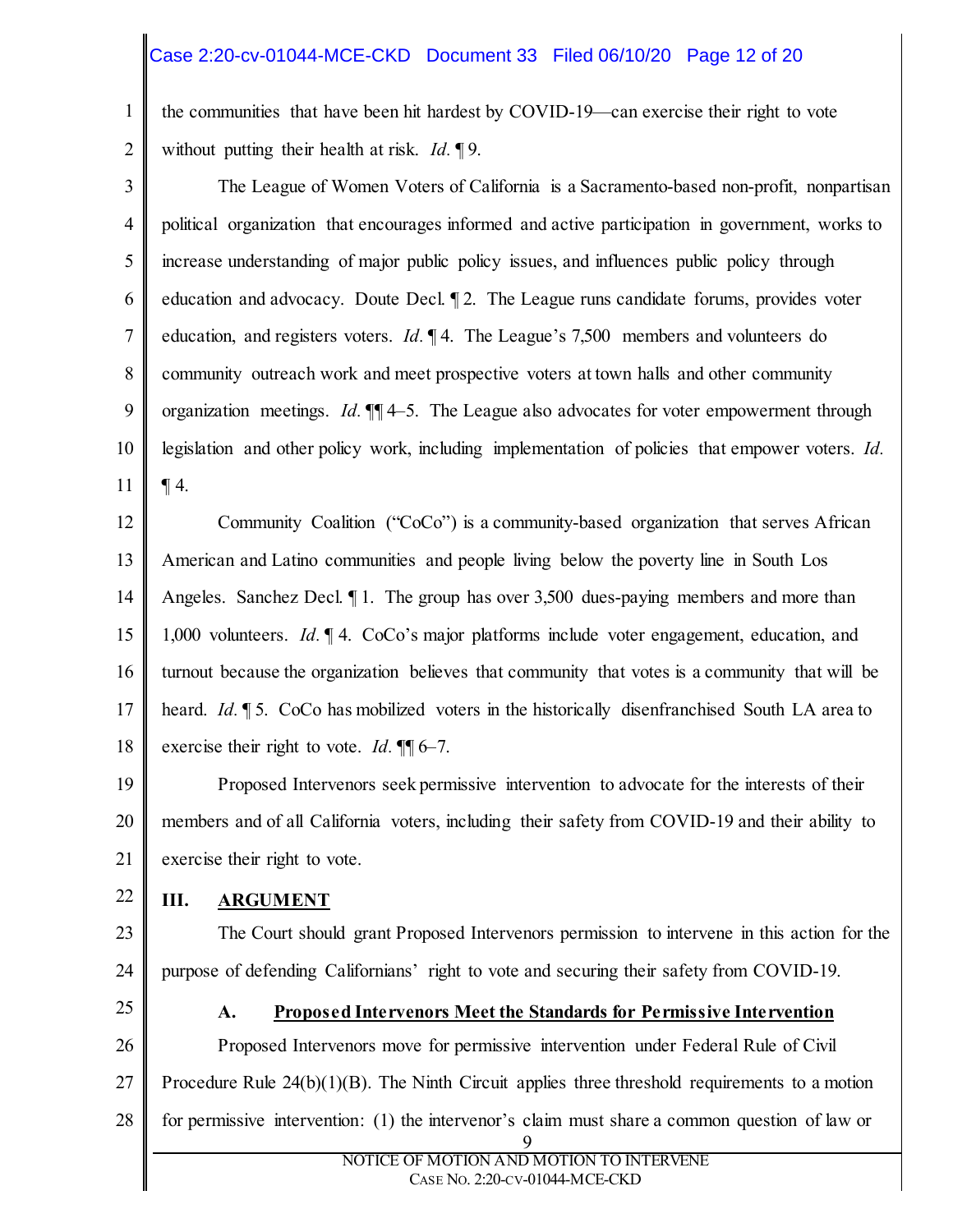#### Case 2:20-cv-01044-MCE-CKD Document 33 Filed 06/10/20 Page 13 of 20

1 2 3 fact with the main action; (2) the motion must be timely; and (3) the court must have an independent basis for jurisdiction over the applicant's claims. *Donnelly v. Glickman*, 159 F.3d 405, 412 (9th Cir. 1998).

4 5 6 7 8 9 10 11 12 All of these requirements are satisfied here. The motion is timely, and permitting intervention at this early stage of the lawsuit, less than three weeks after the filing of the complaints and before any briefing on a preliminary injunction, would not prejudice the parties. Proposed Intervenors intend to raise questions of law with respect to the fundamental right to vote, the Equal Protection Clause, and the Due Process Clause, and questions of fact related to the pandemic, in-person voting, mail-in ballots, and the voters and poll-workers who are most affected by the interaction among these issues. Finally, the test for whether there is an independent basis for jurisdiction is satisfied with respect to the constitutional claims that Proposed Intervenors will address.

13 14 15 16 17 18 19 20 21 22 Rule 24 is construed liberally in favor of intervenors, and a court's decision on a motion to intervene is guided primarily by practical considerations rather than technical distinctions. *Sw. Ctr. for Biological Diversity v. Berg*, 268 F.3d 810, 817 (9th Cir. 2001). "A liberal policy in favor of intervention serves both efficient resolution of issues and broadened access to the courts. By allowing parties with a *practical* interest in the outcome of a particular case to intervene, we often prevent or simplify future litigation involving related issues; at the same time, we allow an additional interested party to express its views before the court." *United States v. City of Los Angeles*, 288 F.3d 391, 397-98 (9th Cir. 2002) (citation omitted). A court is required to accept as true the non-conclusory allegations made in support of an intervention motion, particularly where the propriety of intervention is being determined before discovery. *Berg*, 268 F.3d at 819-20.

23

27

#### **1. The Motion Is Timely**

24 25 26 Courts consider three factors in determining whether a motion to intervene is timely: (1) the stage of the proceeding, (2) the prejudice to other parties, and (3) the reason for and length of the delay. *League of United Latin Am. Citizens v. Wilson*, 131 F.3d 1297, 1302 (9th Cir. 1997).

- All three factors here weigh heavily in favor of the timeliness of this motion. Proposed
- 28 Intervenors are moving to intervene *less than three weeks* after the actions were filed, before the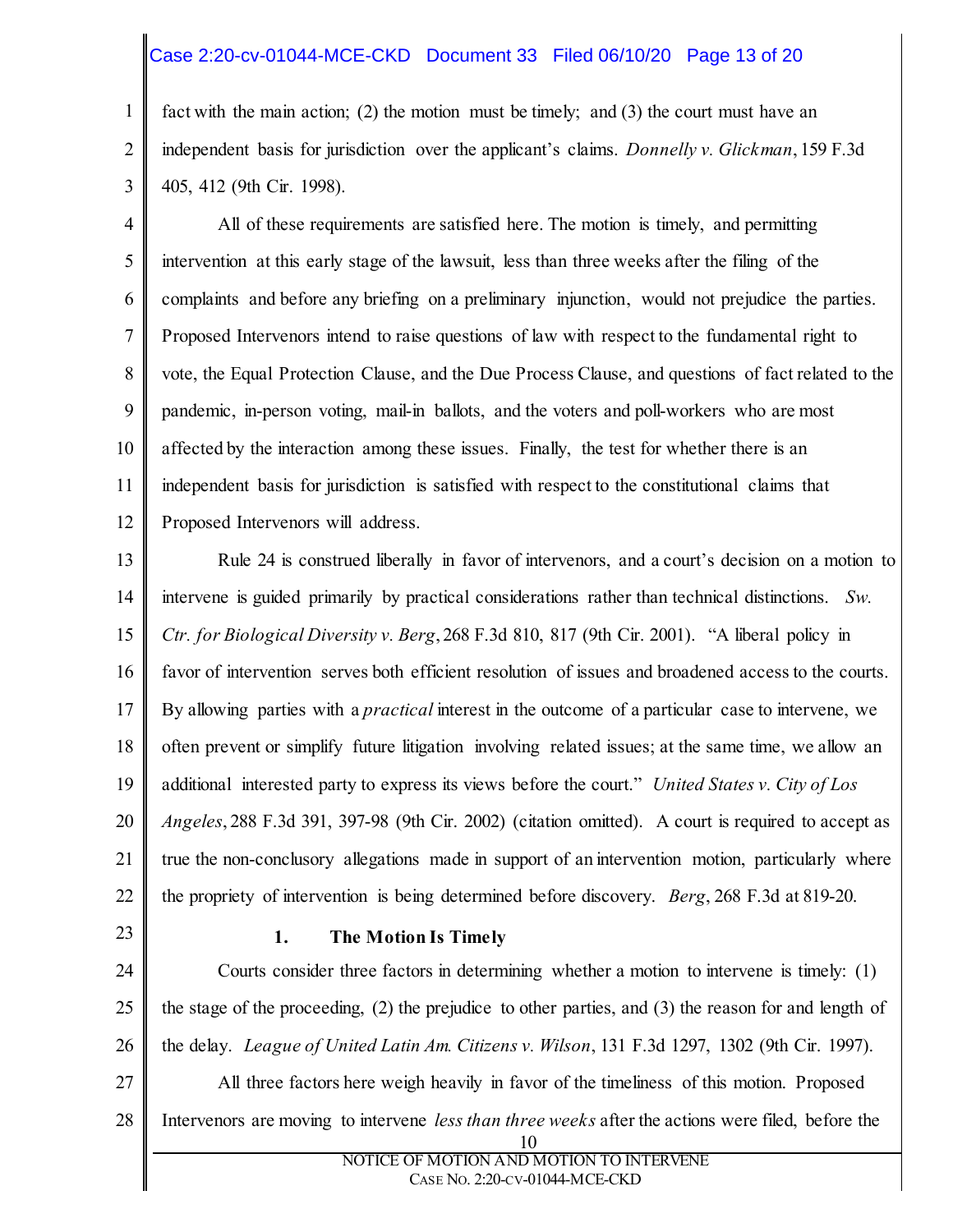### Case 2:20-cv-01044-MCE-CKD Document 33 Filed 06/10/20 Page 14 of 20

1 2 3 4 5 6 7 8 9 10 11 12 13 14 15 defendants have answered. Motions to intervene filed at significantly later stages of a suit have been deemed timely. *See, e.g.*, *Citizens for Balanced Use v. Montana Wilderness Ass'n*, 647 F.3d 893, 897 (9th Cir. 2011) (motion to intervene filed "less than three months" after suit filed and "less than two weeks" after answer); *United States v. State of Oregon*, 745 F.2d 550, 552 (9th Cir. 1984) (granting intervention in a year-old case when the litigation was "entering a new stage"). There can be no prejudice to the parties, and there is no reason why permissive intervention would cause any delay in resolution of the cases. *See W. States Trucking Ass'n v Schoorl*, No. 2:18-cv-1989-MCE-KJN, 2018 U.S. Dist. LEXIS 193481, at \*3–4 (E.D. Cal. Nov. 13, 2018) (finding intervention timely at "the very outset of litigation"). Proposed Intervenors agree to abide by the Court's scheduling order, and the Court has made no substantive rulings. *See N.W. Forest Res. Council v. Glickman*, 82 F.3d 825, 837 (9th Cir. 1996); *Hazel Green Ranch, Ltd. Liab. Co. v. United States Dept. of Int.*, No. 1:07-CV-00414-OWW-SMS, 2007 U.S. Dist. LEXIS 68728, at \*9 (E.D. Cal. Sep. 4, 2007). In fact, by submitting their proposed Answer in Intervention with this Motion, Proposed Intervenors will be responding ahead of the State defendants.

16

17

#### **2. Proposed Intervenors' Claims or Defenses Share Questions of Law and Fact with the Main Actions**

18 19 20 21 22 23 24 25 26 A prospective intervenor's claim or defense must raise a question of law or fact in common with the main action. *See Perry v. Proposition 8 Official Proponents*, 587 F.3d 947, 955 (9th Cir. 2009). As this Court has held, "common questions of both law and fact are present" when intervenors "seek to assert defenses against the Plaintiff's requested injunction, which lies at the heart of th[e] matter." *See Conservation Cong. v. United States Forest Serv.*, No. 2:16-cv-00864-MCE-AC, 2018 U.S. Dist. LEXIS 10830 at \*9 (E.D. Cal. Jan. 22, 2018). Here, Proposed Intervenors seek to assert defenses against Plaintiffs' claims that the State's voting system is unconstitutional and the accompanying request for an injunction on the same grounds. These issues are at the heart of both matters.

27 28 More specifically, Proposed Intervenors intend to contribute to the Court's resolution of the following questions of law and fact, all of which are common to the main actions: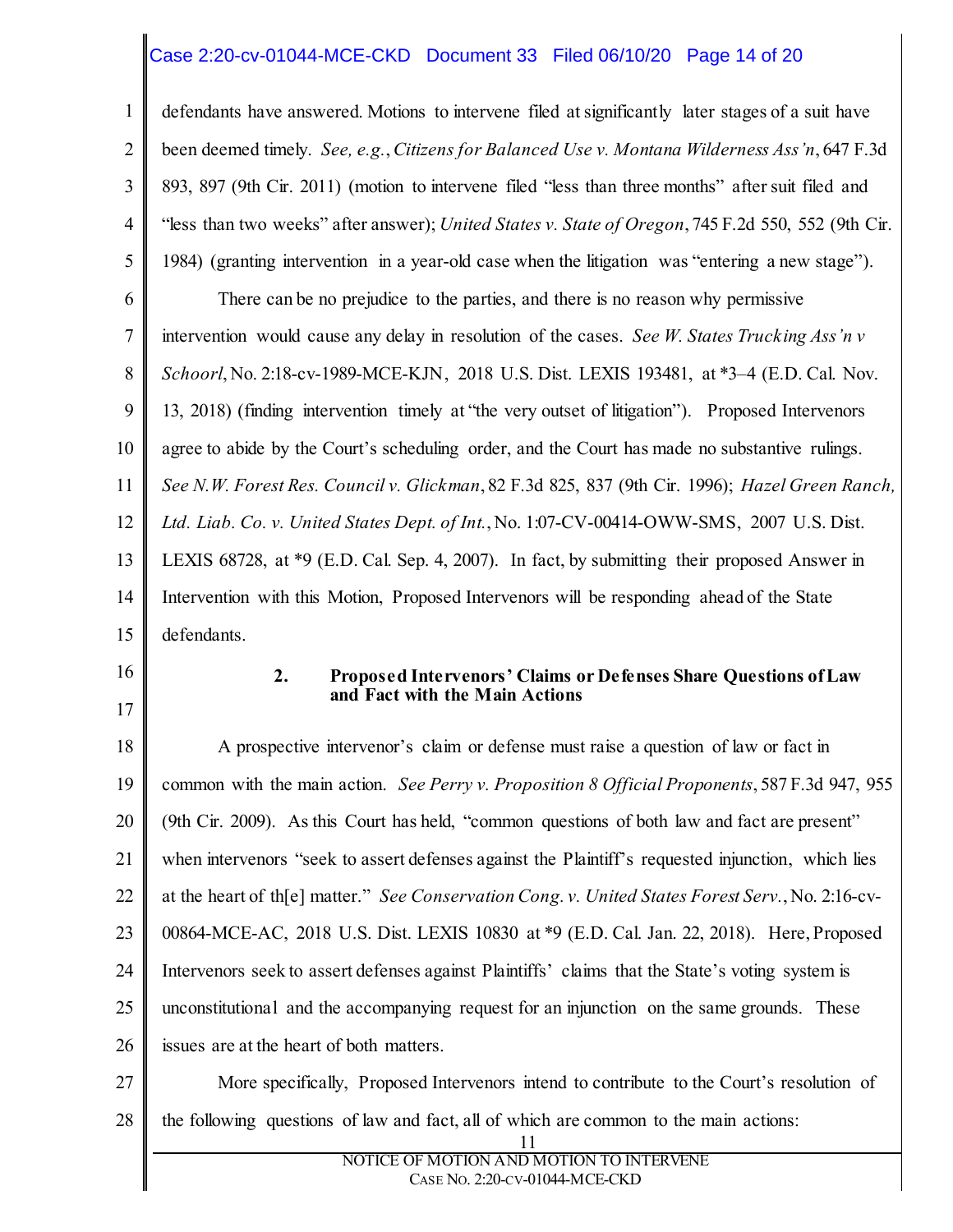|                | Case 2:20-cv-01044-MCE-CKD Document 33 Filed 06/10/20 Page 15 of 20                                           |  |  |
|----------------|---------------------------------------------------------------------------------------------------------------|--|--|
| $\mathbf{1}$   | Whether Executive Order N-64-20, by requiring that all active registered voters in                            |  |  |
| $\overline{2}$ | California receive a mail-in ballot, denies or dilutes Plaintiffs' or Plaintiffs'                             |  |  |
| 3              | members' right to vote;                                                                                       |  |  |
| $\overline{4}$ | Whether the burden that Executive Order N-64-20 places on Plaintiffs' or                                      |  |  |
| 5              | Plaintiffs' members' right to vote, if any, is outweighed by the State's                                      |  |  |
| 6              | justifications, including protection of the public health and all Californians' right                         |  |  |
| 7              | to vote safely;                                                                                               |  |  |
| 8              | Whether Executive Order N-64-20, by authorizing the Governor to work with the                                 |  |  |
| 9              | Legislature and the Secretary of State to ensure the safety of in-person voting,                              |  |  |
| 10             | violates the Equal Protection Clause;                                                                         |  |  |
| 11             | Whether the public interest would be served or disserved by a court order                                     |  |  |
| 12             | enjoining Executive Order N-64-20;                                                                            |  |  |
| 13             | Whether a voting system that allows for voting by mail is per se unconstitutional.                            |  |  |
| 14             | Proposed Intervenors satisfy the common-questions element because "the central issues                         |  |  |
| 15             | [raised by their Answer] are the same [as those raised by the Complaint]." See In re Grupo                    |  |  |
| 16             | Unidos Por El Canal S.A., No. 14-mc-80277-JST (DMR), 2015 U.S. Dist. LEXIS 52358, at *15-                     |  |  |
| 17             | 16 (N.D. Cal. Apr. 21, 2015).                                                                                 |  |  |
| 18             | 3.<br>There is an independent basis for jurisdiction                                                          |  |  |
| 19             | The independent jurisdictional requirement for permissive intervention serves to                              |  |  |
| 20             | "prevent <sup>[]</sup> the enlargement of federal jurisdiction in such cases only where a proposed intervenor |  |  |
| 21             | seeks to bring new state-law claims." Freedom from Religion Found., Inc. v. Geithner, 644 F.3d                |  |  |
| 22             | 836, 844 (9th Cir. 2011). In cases where jurisdiction is based on federal questions and where the             |  |  |
| 23             | proposed intervenor is not bringing new state-law claims, "the independent jurisdictional grounds             |  |  |
| 24             | requirement does not apply to proposed intervenors." <i>Id.</i> Proposed Intervenors do not intend to         |  |  |
| 25             | bring new state law counterclaims or cross-claims. The independent-jurisdiction element is                    |  |  |
| 26             | satisfied. Id.                                                                                                |  |  |
| 27             |                                                                                                               |  |  |
| 28             | 12                                                                                                            |  |  |
|                | NOTICE OF MOTION AND MOTION TO INTERVENE<br>CASE No. 2:20-CV-01044-MCE-CKD                                    |  |  |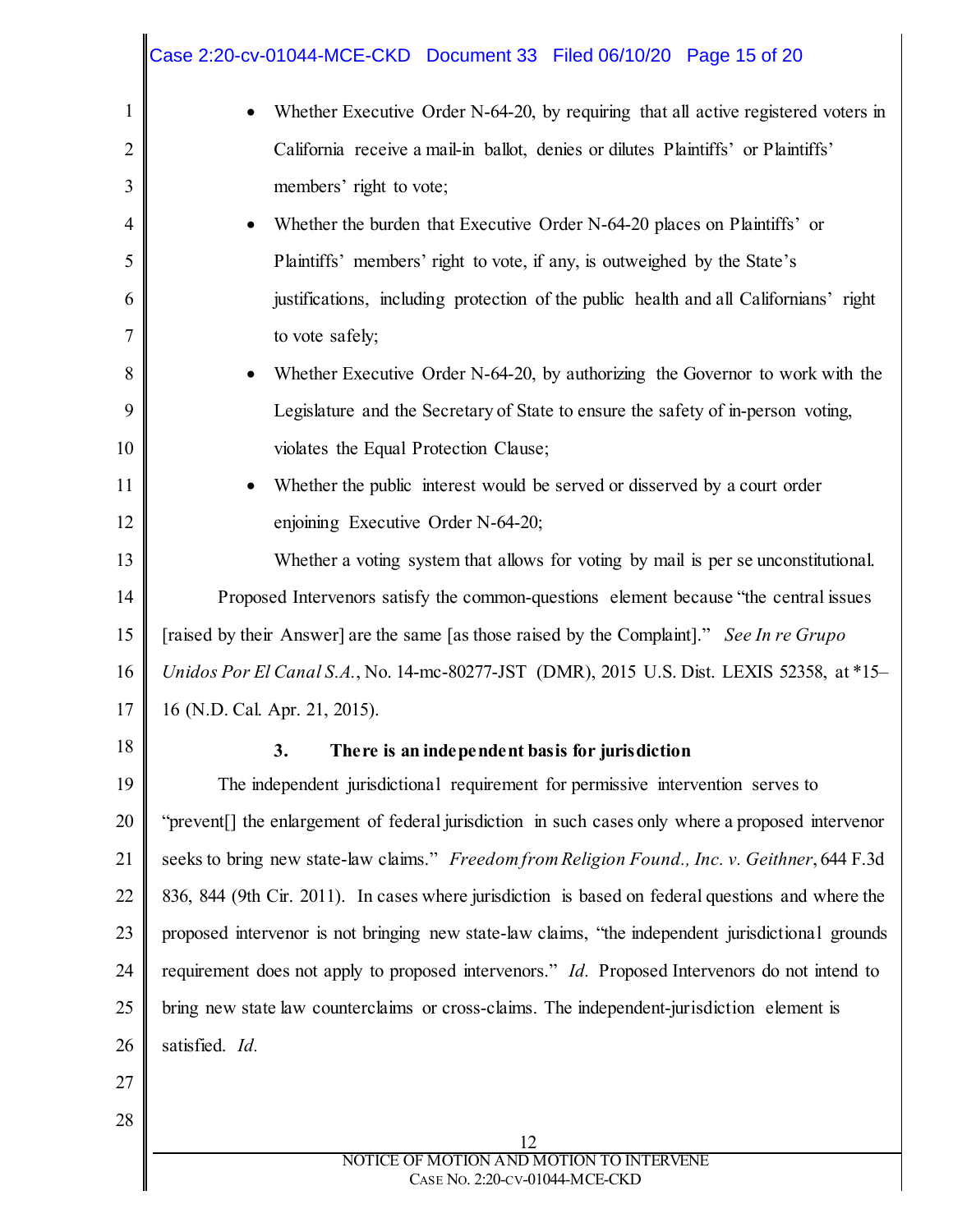1

#### **B. The Court Should Exercise Its Discretion to Grant Permissive Intervention**

2 3 4 5 6 7 8 9 Where a putative intervenor has met the threshold requirements for permissive intervention, the court may consider other factors in the exercise of its discretion, including "the nature and extent of the intervenors' interest" and "whether the intervenors' interests are adequately represented by other parties." *Spangler v. Pasadena City Bd. of Educ.*, 552 F.2d 1326, 1329 (9th Cir. 1977). An intervenor's "greater first-hand knowledge" of a law's impact on private individuals "may support a trial judge's discretionary grant of permissive intervention." *Prete v. Bradbury*, 438 F.3d 949, 958 n.13 (9th Cir. 2006) (emphasis omitted). Here, the equities support permissive intervention.

10

# **1. Proposed Intervenors Are Uniquely Positioned to Represent Voters**

11 12 13 14 15 16 17 18 19 20 21 Proposed Intervenors represent a broad constituency of Californian voters, including members of racial minorities, low-income voters, and others who are particularly likely to be harmed by a requirement that they vote in person in the face of the COVID-19 pandemic. The views and circumstances of these voters cannot be represented or expressed by the four individual "voter" plaintiffs in the Issa Complaint, none of whom contributes facts other than their county of residence and intention to vote in the November elections. *See* Issa Compl. ¶¶ 7-10. By representing a broad swath of voters, including those at greatest risk of infection, complications, and death from COVID-19, Proposed Intervenors are well positioned "to assist this court's comprehension of the facts and applicable law." *See Lennar Mare Island, LLC v. Steadfast Ins. Co.*, No. 2:12-cv-01282-KJM-KJN, 2016 U.S. Dist. LEXIS 139383, at \*15-17 (E.D. Cal. Oct. 5, 2016).

22 23 24 25 26 27 28 13 The interests of Proposed Intervenors and their members cannot be fully represented by the other parties in this case. While the State and Proposed Intervenors "may share the same 'ultimate objective'" of defending the mailing of ballots to all registered voters, their interests "are neither 'identical' nor 'the same'"—in fact, they may be "in some respects adverse." *Cal. Dump Truck Owners Ass'n v. Nichols*, 275 F.R.D. 303, 308 (E.D. Cal. 2011) (quoting *Berg*, 268 F.3d 810, 823 (9th Cir. 2001)). The Executive Order at issue states that it was enacted to further the rights of all voters and to keep them safe; but, as defendants in these actions, the State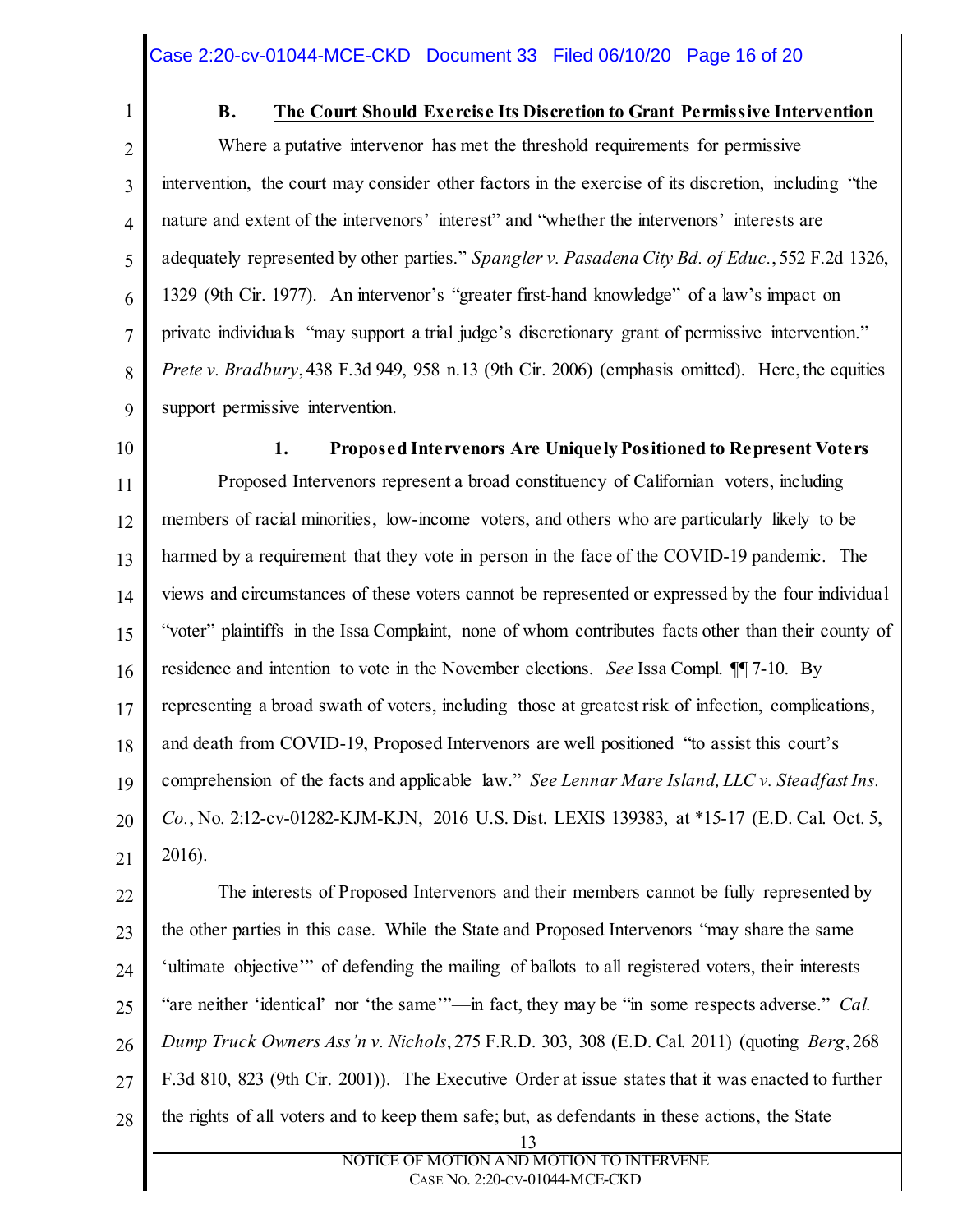# Case 2:20-cv-01044-MCE-CKD Document 33 Filed 06/10/20 Page 17 of 20

| $\mathbf{1}$   | Defendants are differently situated than the Proposed Intervenors. In designing and implementing                                                                                                                                                                                                                                                                                                                                                                                                                          |  |  |
|----------------|---------------------------------------------------------------------------------------------------------------------------------------------------------------------------------------------------------------------------------------------------------------------------------------------------------------------------------------------------------------------------------------------------------------------------------------------------------------------------------------------------------------------------|--|--|
| $\overline{2}$ | rules about the time, place, and manner of elections, the State must take into account factors in                                                                                                                                                                                                                                                                                                                                                                                                                         |  |  |
| 3              | addition to public health and Californians right to vote, including the State's economy,                                                                                                                                                                                                                                                                                                                                                                                                                                  |  |  |
| $\overline{4}$ | administrative concerns, and the State's relationships with counties. Proposed Intervenors do not                                                                                                                                                                                                                                                                                                                                                                                                                         |  |  |
| 5              | share these additional constraints: their sole objective here is to protect the rights of their                                                                                                                                                                                                                                                                                                                                                                                                                           |  |  |
| 6              | members and all California voters to cast their ballots and to do so safely. See Californians for                                                                                                                                                                                                                                                                                                                                                                                                                         |  |  |
| $\tau$         | Safe & Competitive Dump Truck Transp. v. Mendonca, 152 F.3d 1184, 1190 (9th Cir. 1998)                                                                                                                                                                                                                                                                                                                                                                                                                                    |  |  |
| 8              | (affirming grant of motion to intervene because proposed intervenors' interests were "potentially                                                                                                                                                                                                                                                                                                                                                                                                                         |  |  |
| 9              | more narrow" than the "interests of the public at large").                                                                                                                                                                                                                                                                                                                                                                                                                                                                |  |  |
| 10             | 2.<br><b>Courts Routinely Grant Intervention to Voters and Voter</b><br><b>Organizations in Analogous Cases</b>                                                                                                                                                                                                                                                                                                                                                                                                           |  |  |
| 11             | The Eleventh Circuit has granted intervention as of right (not merely permissive, as is                                                                                                                                                                                                                                                                                                                                                                                                                                   |  |  |
| 12             | sought here) to voters and voter organizations in closely analogous circumstances. In Meek v.                                                                                                                                                                                                                                                                                                                                                                                                                             |  |  |
| 13             | Metro. Dade Cty., 985 F.2d 1471 (11th Cir. 1993), voters and voter organizations sought to                                                                                                                                                                                                                                                                                                                                                                                                                                |  |  |
| 14             | intervene as of right as defendants alongside the County defendants in a Voting Rights Act case.                                                                                                                                                                                                                                                                                                                                                                                                                          |  |  |
| 15             | <i>Id.</i> (abrogated on other grounds by <i>Dillard v. Chilton County Comm'n</i> , 495 F.3d 1324 (2007).                                                                                                                                                                                                                                                                                                                                                                                                                 |  |  |
| 16<br>17       | The district court denied intervention, but the Eleventh Circuit reversed, writing:                                                                                                                                                                                                                                                                                                                                                                                                                                       |  |  |
| 18             | We disagree with the district court's conclusion THAT the county                                                                                                                                                                                                                                                                                                                                                                                                                                                          |  |  |
| 19             | defendants were adequate representatives of the intervenors because they had<br>identical interests. The intervenors sought to advance their own interests in                                                                                                                                                                                                                                                                                                                                                             |  |  |
| 20             | achieving the greatest possible participation in the political process. Dade County,<br>on the other hand, was required to balance a range of interests likely to diverge<br>from those of the intervenors. For example, the County Commissioners had to<br>consider the overall fairness of the election system to be employed in the future,<br>the expense of litigation to defend the existing system, and the social and political<br>divisiveness of the election issue. In addition, the County Commissioners were |  |  |
| 21             |                                                                                                                                                                                                                                                                                                                                                                                                                                                                                                                           |  |  |
| 22             |                                                                                                                                                                                                                                                                                                                                                                                                                                                                                                                           |  |  |
| 23             | likely to be influenced by their own desires to remain politically popular and<br>effective leaders. These divergent interests created a risk that Dade County might<br>not adequately represent the applicants.                                                                                                                                                                                                                                                                                                          |  |  |
| 24             | <i>Id.</i> , at 1478.                                                                                                                                                                                                                                                                                                                                                                                                                                                                                                     |  |  |
| 25             | Similarly, in <i>Miller v. Blackwell</i> , 348 F. Supp. 2d 916 (S.D. Ohio 2004), the court granted                                                                                                                                                                                                                                                                                                                                                                                                                        |  |  |
| 26             | intervention as of right, as defendants, to individuals seeking to defend state and county                                                                                                                                                                                                                                                                                                                                                                                                                                |  |  |
| 27             | procedures governing pre-election challenges to voters' registrations. In granting intervention, the                                                                                                                                                                                                                                                                                                                                                                                                                      |  |  |
| 28             | court found that the intervenors had "interests divergent from those of the County Boards of<br>14                                                                                                                                                                                                                                                                                                                                                                                                                        |  |  |
|                | NOTICE OF MOTION AND MOTION TO INTERVENE<br>CASE No. 2:20-CV-01044-MCE-CKD                                                                                                                                                                                                                                                                                                                                                                                                                                                |  |  |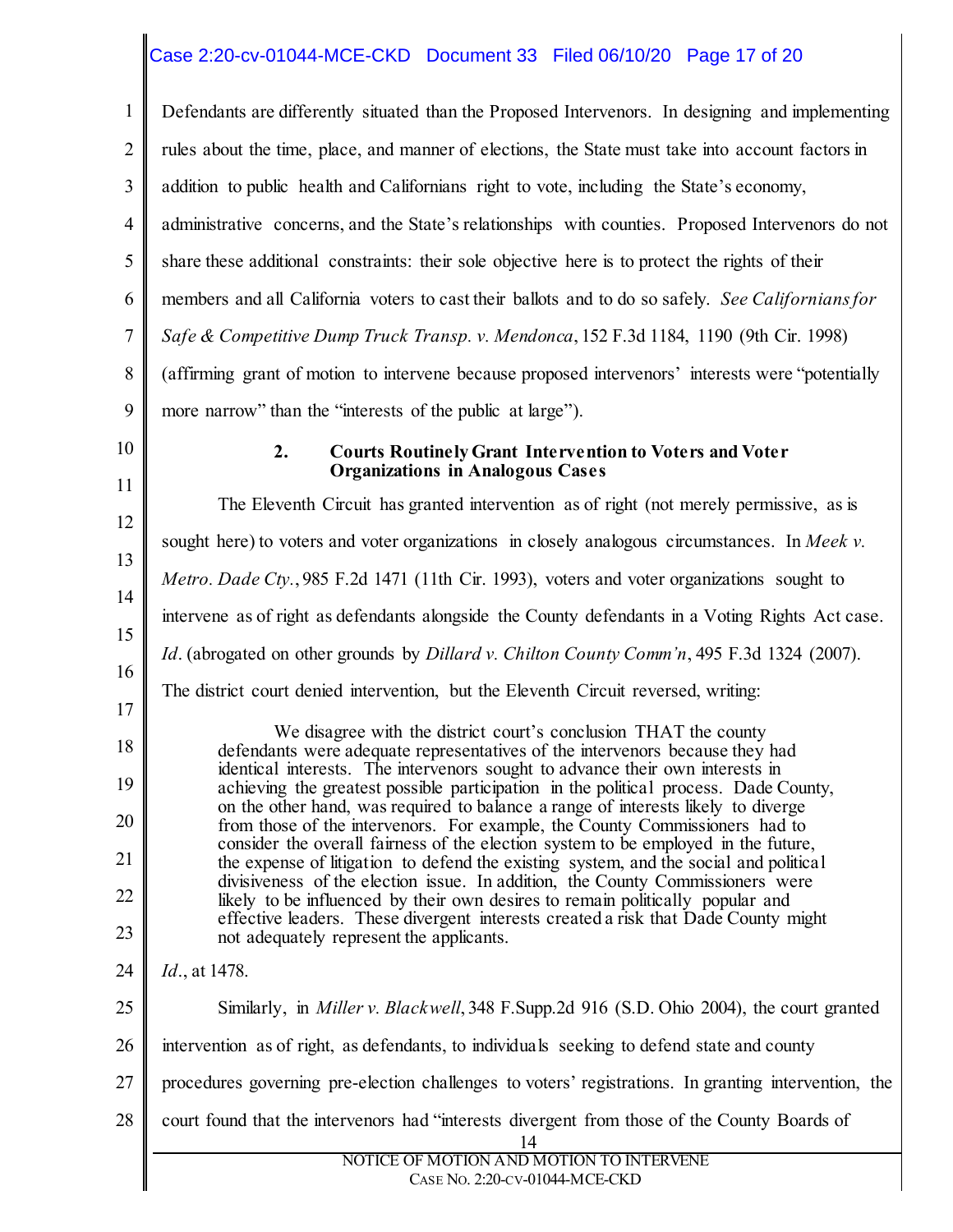### Case 2:20-cv-01044-MCE-CKD Document 33 Filed 06/10/20 Page 18 of 20

1 2 3 4 5 6 7 8 Elections and Secretary of State Blackwell," in that "[t]he latter seek an efficient and accurate electoral process revolving around Ohio election laws," while "[the intervenors] are concerned primarily with maintaining a process by which to challenge the eligibility of registered voters prior to the election in order to prevent possible dilution of their own votes." *Id*., at 918 n.3; *see also Cal. Dump Truck Owners Ass'n v. Nichols*, 275 F.R.D. at 308 (finding that non-profit organization's interests were not identical to public agency because although both aimed to promote health and protect the environment, the non-profit was "not required to balance any economic impact" against its objectives).

9 10 11 12 13 14 Here, Proposed Intervenors do not seek intervention as of right, but only permissive intervention, making the holdings of these courts even more powerful precedent for the granting of this motion. As this Court has held, "ensuring that all competing interests implicated" by a lawsuit are heard "will contribute to the just and equitable resolution of this case." *Pac. Rivers Council v. United States Forest Serv.*, No. CIV. S. 05-0953 MCE GGH, 2005 U.S. Dist. LEXIS 25136, at \*5-6 (E.D. Cal. Oct. 19, 2005).

15

#### **3. Proposed Interveners Will Assist the Court by Asserting Constitutional Rights on Behalf of Those Who Hold Those Rights**

16 17 18 19 20 21 22 23 24 25 26 27 28 Finally, Proposed Intervenors' participation can aid the Court to resolve this matter expeditiously by clearly articulating the constitutional issues on behalf of voters. *See Earth Island Inst. v. United States Forest Serv.*, No. 2:05-cv-1608-MCE-GGH, 2006 U.S. Dist. LEXIS 66758, at \*6 (E.D. Cal. Sep. 8, 2006). Though the State can identify constitutional arguments involving the right to vote, the State does not hold that right. The federal courts, through standing doctrine and other bedrock legal principles, have long stood for the proposition that the people who are most impacted by the central issues of a case should be the ones to litigate it. Proposed Intervenors represent precisely those people who, absent the opportunity to vote by mail, will be confronted with the most perilous choice between exercising their right to vote and risking their health and that of their families, neighbors, and fellow workers. Proposed Intervenors will depart from the State's defense by advocating for voters' constitutional rights on behalf of the very people who hold those rights.

#### 15 NOTICE OF MOTION AND MOTION TO INTERVENE CASE NO. 2:20-CV-01044-MCE-CKD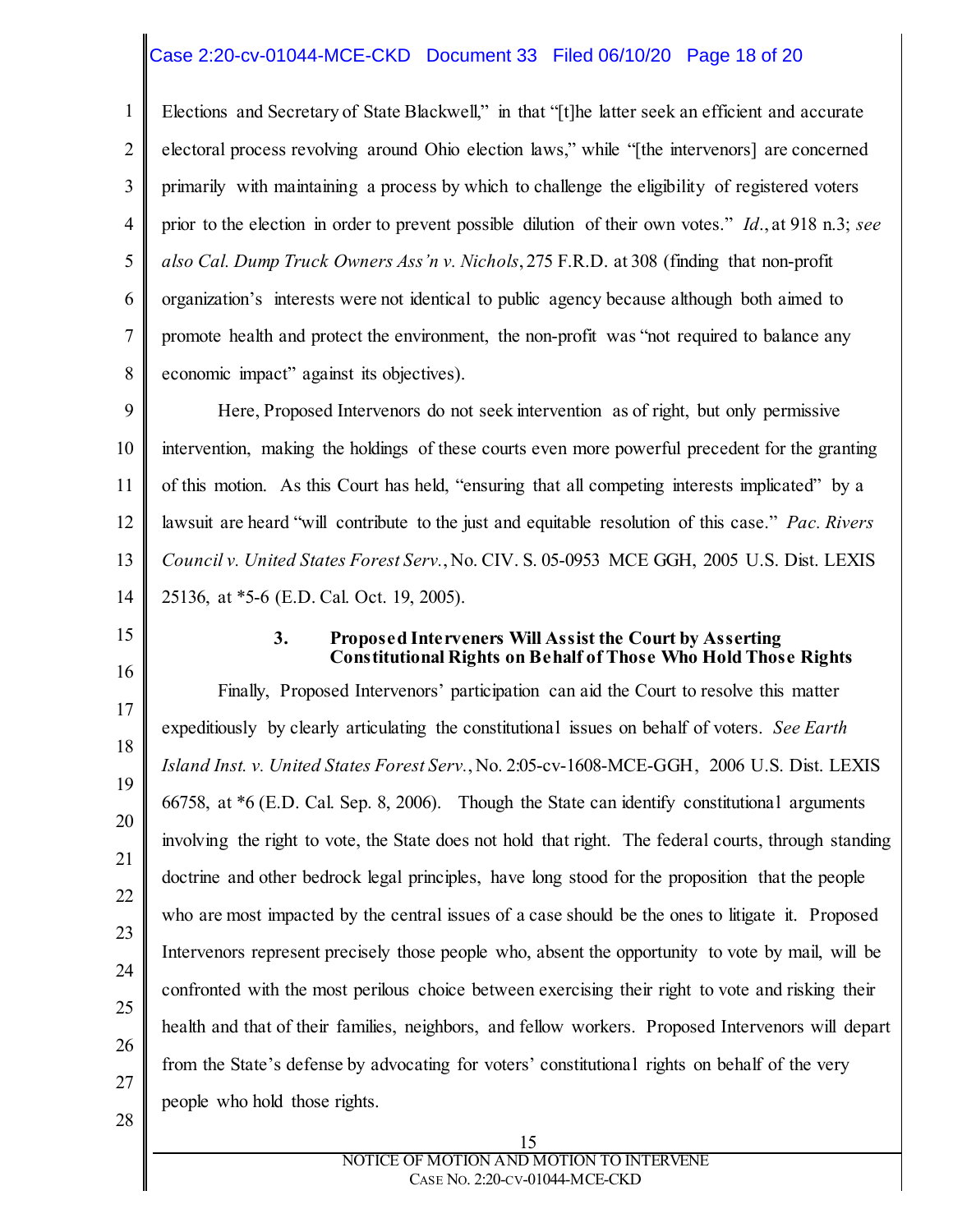|                  |            | Case 2:20-cv-01044-MCE-CKD Document 33 Filed 06/10/20 Page 19 of 20                |
|------------------|------------|------------------------------------------------------------------------------------|
| $\mathbf{1}$     | IV.        | <b>CONCLUSION</b>                                                                  |
| $\overline{2}$   |            | Proposed Intervenors respectfully request that this Court grant them permission to |
| $\mathfrak{Z}$   | intervene. |                                                                                    |
| $\overline{4}$   |            |                                                                                    |
| $\mathfrak s$    |            |                                                                                    |
| 6                |            |                                                                                    |
| $\overline{7}$   |            |                                                                                    |
| $\, 8$           |            |                                                                                    |
| $\boldsymbol{9}$ |            |                                                                                    |
| $10\,$           |            |                                                                                    |
| 11               |            |                                                                                    |
| 12               |            |                                                                                    |
| 13               |            |                                                                                    |
| 14               |            |                                                                                    |
| 15               |            |                                                                                    |
| 16               |            |                                                                                    |
| $17\,$           |            |                                                                                    |
| 18               |            |                                                                                    |
| 19               |            |                                                                                    |
| $20\,$           |            |                                                                                    |
| 21               |            |                                                                                    |
| $22\,$           |            |                                                                                    |
| 23               |            |                                                                                    |
| 24               |            |                                                                                    |
| 25               |            |                                                                                    |
| $26\,$           |            |                                                                                    |
| $27\,$           |            |                                                                                    |
| 28               |            |                                                                                    |
|                  |            | 16<br>NOTICE OF MOTION AND MOTION TO INTERVENE<br>CASE No. 2:20-CV-01044-MCE-CKD   |